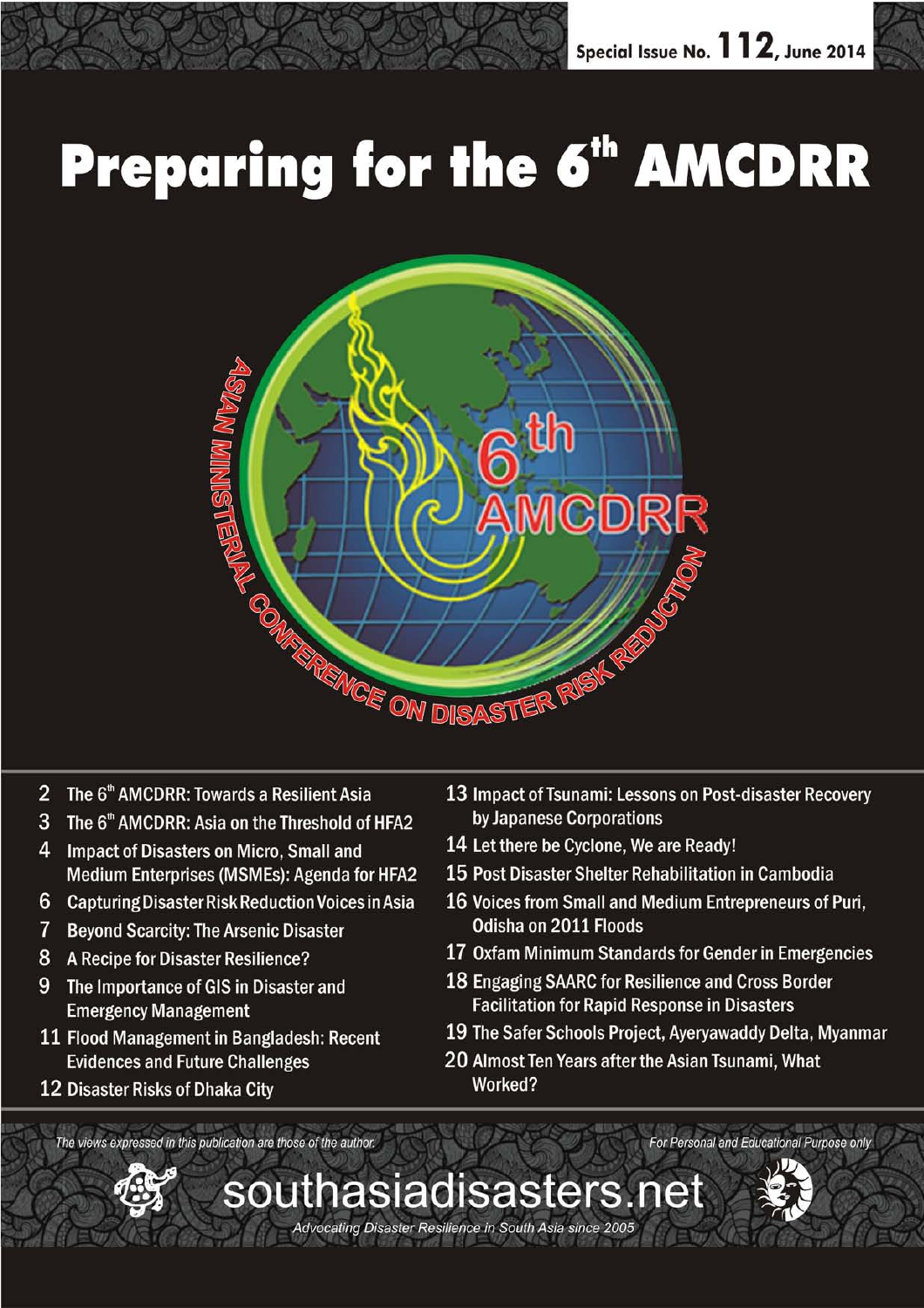#### PREFACE

## The 6th AMCDRR: Towards a Resilient Asia

Hundreds of leaders and experts from the governments and humanitarian community from Asia and the Pacific are converging at the 6th Asia Ministerial Conference on Disaster Risk Reduction (AMCDRR) during 22-26 June in Bangkok. The United Nations International Strategy for Disaster Reduction (UNISDR) in collaboration with the Royal government of Thailand is providing this platform to delegates to dilate upon adopting political commitments and declarations to implement the Hyogo Framework of Action (HFA). Since the HFA is going to complete its phase one next year  $(2015)$ , the 6<sup>th</sup> biennial AMCDRR will take stock of the state of implementation of HFA until now and will set the scene for next phase, the HFA2.

Keeping this conference in view, the All India Disaster Mitigation Institute (AIDMI) has focused the 112th issue of its newsletter Southasiadisasters.net on the key issues being taken up at the 6th AMCDRR. The issue carries besides other things two case studies one each from South Asia and South East Asia. From South Asia it carries a case study of floods management in Bangladesh picking evidence from the field and highlights some of the future challenges and disaster risks of Dhaka city. From South East Asia, the Cambodia case study focuses on post disaster shelter rehabilitation.

Interestingly, quoting a case study of the Uttarkashi cloudburst flash flood, the issue highlights the importance of Geographical Information System (GIS), which provides the humanitarian sector with an opportunity to understand data relating to geographical locations of the areas hit by such disasters and patterns of disasters so that they can be managed well. The GIS can help humanitarian actors carry out risk and hazard assessments and mitigation strategies and all relevant data by using computer hardware and software. It is worth mentioning here that GIS in Disaster Emergency Management covers all the four key components of disaster management: Preparedness, Response, Recovery and Mitigation.

The 112<sup>th</sup> issue quoted the community voices from small and medium entrepreneurs who were hit in 2011 Puri, Odisha floods. *"Timely financial assistance and encouragement to local business is required to make them disaster resilient. This assistance must be based on need. It cannot be same for all,"* said Harasmoni Sahoo, a village vegetable vender. Similar voices were heard from small and medium entrepreneurs from the Cyclone

Haiyan hit central parts of the Philippines.

The 112<sup>th</sup> issue carries an article that talks about Oxfam Minimum Standards for Gender in Emergencies, as the gender equality has always been a crosscutting issue in global humanitarian efforts. Oxfam Minimum Standards for Gender in Emergencies is a tool that addresses four key objectives:

- Promoting gender equity through internal practices
- Gender analysis through the project cycle
- Participation, dignity and empowerment
- Addressing gender based violence (GBV) and prevention of sexual exploitation and abuse.

The issue has more interesting articles that provide a base line understanding of a number of issues around the  $6<sup>th</sup>$  AMCDRR; and I am proud to present this to you. AIDMI deserves appreciation for such a valuable and consistent publication. The newsletter offers many positive stories of resilient communities. But still there are policy and implementation challenges. It's time for leaders to act urgently to make Asia resilient to disasters.

**– Cherian Mathews,** Asia Regional Director, Oxfam GB, Bangkok

2014. A biennial conference, organized jointly by UNISDR and various Asian Countries, the AMCDRR brings together several stakeholders to exchange ideas, innovations and best practices related with disaster risk management. The theme of this year's conference is *Promoting Investments for Resilient Nations and Communities*.

The 6<sup>th</sup> Asian Ministerial Conference on Disaster Risk Reduction is scheduled to happen from 22–26 June,<br>together several stakeholders to exchange ideas, innovations and best practices related with disaster risk<br>managemen This issue of *Southasiadisasters.net* tries to highlight pertinent areas of disaster risk management from Asia to prepare for the upcoming conference. The articles in this issue provide an overview of key challenges and best practices in the field of disaster risk reduction from Asia. Voices of local community members on the importance of livelihood support against disasters have also been highlighted with the purpose of making them heard to policy makers and experts. A news section on the major developments around the globe related to disasters of various kinds has also been added.

Rich in content and topical in nature, this issue of *Southasiadisasters.net* is a must-read for all those interested about the recent developments and achievements of DRR in Asia.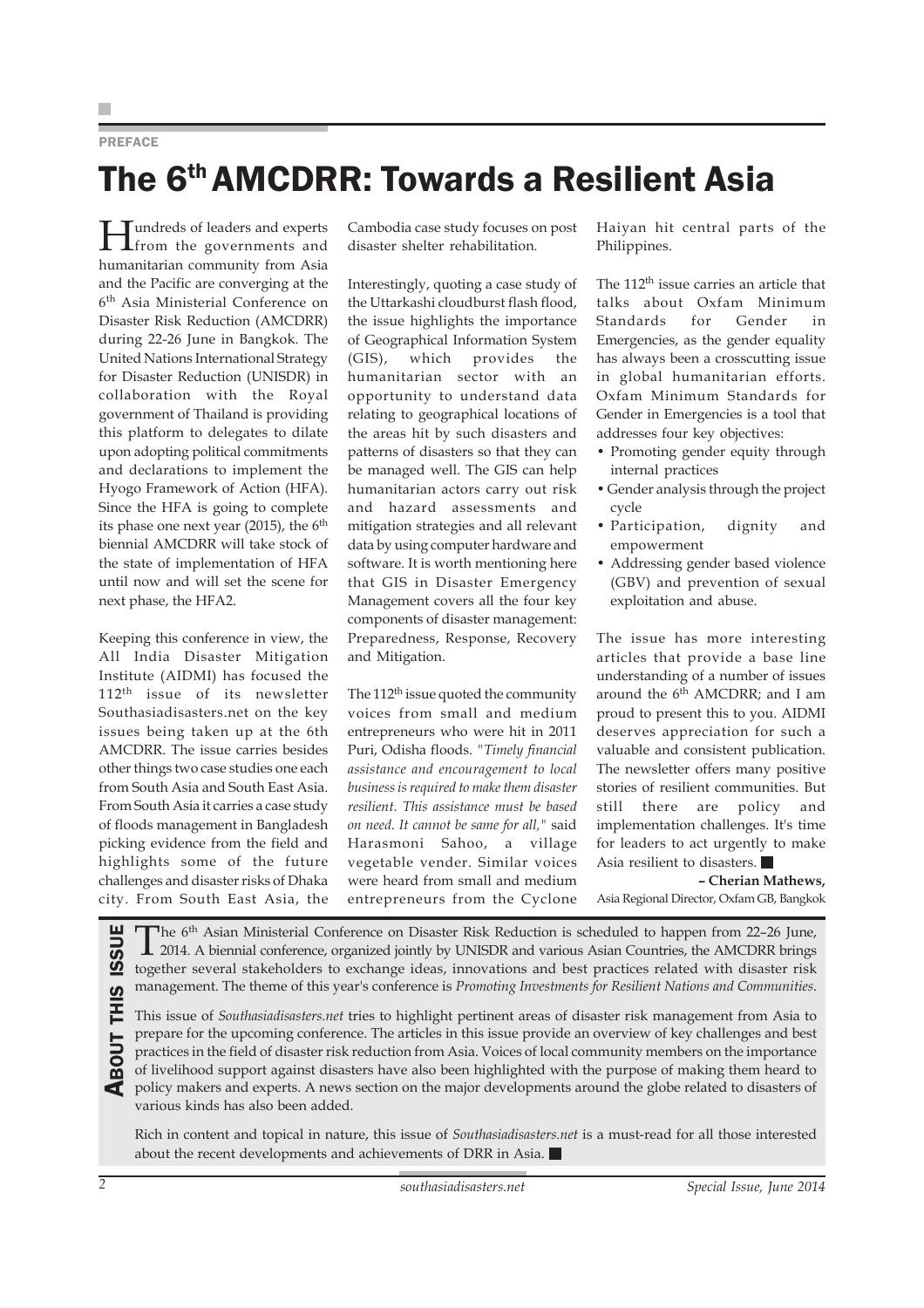#### **INTRODUCTION**

### The 6th AMCDRR Asia on the Threshold of HFA2

The 6<sup>th</sup> Asian Ministerial<br>Conference on Disaster Risk Reduction (AMCDRR) will be held from 22–26 June, 2014 in Bangkok, Thailand. Organized by the Royal Government of Thailand in collaboration with UNISDR, this will be the 6<sup>th</sup> edition of the biennial conference. Ever since its inception in 2005, the AMCDRR has provided a platform to governments and various stakeholders for adopting political declarations that attest to Asia's commitment to the implementation of the Hyogo Framework for Action (HFA).

This conference is extremely important because of two reasons. Firstly, it will take stock of the implementation of the HFA and highlight priority actions that need to be taken up to quickly achieve its goals in its final year (HFA expires in 2015). Secondly, this conference will help in consolidating and finalizing *'Asia Pacific Inputs for the HFA2*, meant to inform and guide Asian nations in adopting the HFA2 next year in Sendai, Japan at the World Conference on Disaster Risk Reduction (WCDRR). The main theme of the 6<sup>th</sup> AMCDRR is **'Promoting Investments for Resilient Nations and Communities'**. The subthemes include the following:

- 1. Enhancing resilience at local levels
- 2. Strengthening public investments for disaster and climate risk management to sustain and protect development gains
- 3. Public and private partnership for disaster risk reduction

The objectives of this conference include:

1. To generate stronger political commitment and investment of Asian countries for disaster risk management and sustainable development.

- 2. To provide regional inputs and encourage commitments of governments and stakeholders for the post-2015 framework for DRR and 3WCDRR
- 3. To encourage regional strategies and collaborative mechanisms for building resilience at local levels, promoting resilient public investments and for engaging private sector in disaster risk management through public private partnership and
- 4. To promote sharing of knowledge and experiences to strengthen disaster and climate risk management in the region.

With the aforementioned themes and objectives, the 6<sup>th</sup> AMCDRR expects to achieve the following outcomes:

1. Declaration of commitments by governments and key stakeholders towards minimizing the impact of disasters and the adoption and implementation of the post-2015 framework for DRR.



Bangkok, Thailand 22-26 June, 2014

- 2. Recommended actions to enhance HFA implementation, addressing the Conference themes and gearing toward reflection on HFA 10-year implementation at 3WCDRR
- 3. 'Asia Pacific inputs to HFA2', which will be endorsed by the Ministers to be tabled in the 3WCDRR and supported by commitments of stakeholders
- 4. Strengthened partnerships and sharing of knowledge and sound practices on DRR.

As Asia stands at the threshold of HFA2, the significance of the  $6<sup>th</sup>$ AMCDRR cannot be overstated. The year 2015 will a watershed as it will determine the direction of the global humanitarian effort. For, along with the HFA2, 2015 will also witness newer instruments related with post-2015 development goals and climate change. The 6<sup>th</sup> AMCDRR conference presents the last important opportunity for Asia to present a strong case for addressing its underlying vulnerabilities to the global humanitarian community. **– Kshitij Gupta**

### Disasters, Targets and Indicators for Post 2015 Development Agenda: Some Concerns

The post 2015 development agenda must included disaster risk reduction concerns and activities. Without such concerns and activities development remains exposed to disaster risk. The post 2015 development agenda must develop indicators and targets to move ahead and make development safer from disasters.

Engaging with the victim and at risk communities is the first step to start developing targets and indicators for Post 2015 development. Targets should not be drawn from policy alone but also drown from practice. Targets can not be developed by experts alone and pushed on the communities to achieve reduction in risks. Role of National Authorities in evolving these targets and in fact finding resources to achieve them is important. How will this take place? Low levels of investments in women to reduce risk is an area that urgently needs both, targets and indicators, if the most at risk citizens have to be reached. AIDMI is holding discussions with key authorities to take up this issue in South Asia.

**– Mihir R. Bhatt**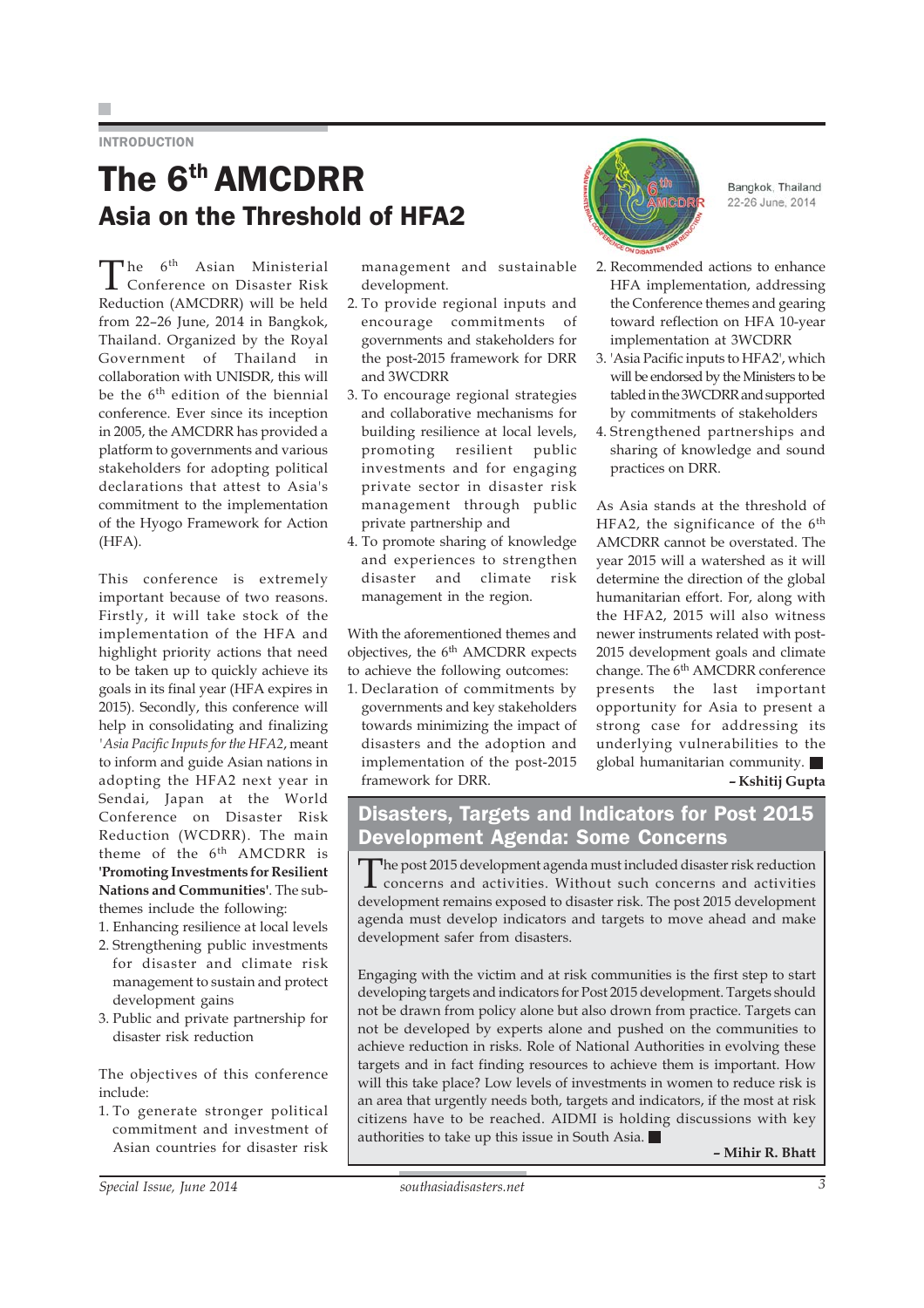#### BUSINESS RESILIENCE

### Impact of Disasters on Micro, Small and Medium Enterprises (MSMEs): Agenda for HFA2

The recent increase in the intensity and frequency of global disasters and their impacts has made it necessary to assess the damages caused from different perspectives. Global data provides incontrovertible evidence of the debilitating impacts of disasters to businesses in terms of their continuity and resurgence. The Global Assessment Report on Disaster Risk Reduction 2013 makes a strong case for taking concerted actions to enhance the resilience of businesses to disasters. The report is replete with data that highlights the vulnerability of businesses to disasters. This report makes a strong case for resilience building of micro, medium and small enterprises (MSMEs) and highlights the following points<sup>1</sup>:

- 1. Small and medium enterprises are particularly vulnerable: A single disaster may completely wipe out all or large parts of business capital of such enterprises
- 2. Insurance is critical to business resilience, particularly for small and medium enterprises

The enhanced vulnerability of businesses to losses resulting from disasters needs to be addressed through concerted actions brought about by the post 2015 framework for disaster risk reduction (HFA2). The HFA2 should accord special attention to micro, small and medium enterprises (MSMEs) in the developing world which due to their reliance on outdated machinery, limited skills and awareness about good business practices coupled with insufficient infrastructure bear a



Safe MSMEs have the potential to pull people out of poverty.

greater risk of losses from extreme events like disasters. Thus, devising policies to engender practices that ensure the survival of such enterprises ought to be a priority for the HFA2 process.

This article advocates the inclusion of enhancing the resilience of MSMEs to disasters in developing countries like India into the agenda of the HFA2. This article draws heavily on the recommendations of the Global Assessment Report on Disaster Risk Reduction (2013) and All India Disaster Mitigation Institute's (AIDMI) work on MSMEs and livelihood diversification and insurance with UNDP, Concern Worldwide India and Climate Development knowledge Network. UNDP supported research report is coming out as a publication in 2014.

Globally, the economic losses from disasters have topped US \$ 1 trillion since 2000. While over the past 35 years, India has suffered direct losses of US\$30 billion. Such losses are on the rise, US\$9 billion in direct losses were suffered between 1996 and 2000 alone2.

All these figures serve as a grim reminder of the urgency of protecting business and MSMEs to the adverse impacts of disasters. The HFA2 can be the right instrument to build the resilience of MSMEs against such adverse impacts.

The All India Disaster Mitigation Institute (AIDMI) has been actively involved in research on MSMEs. Based on its work with MSMEs in the coastal areas of Indian states like Odisha and West Bengal, AIDMI has certain recommendations with

<sup>1</sup> Global Assessment Report on Disaster Risk Reduction, 2013

<sup>2 (</sup>Lester and Gurenko 2003).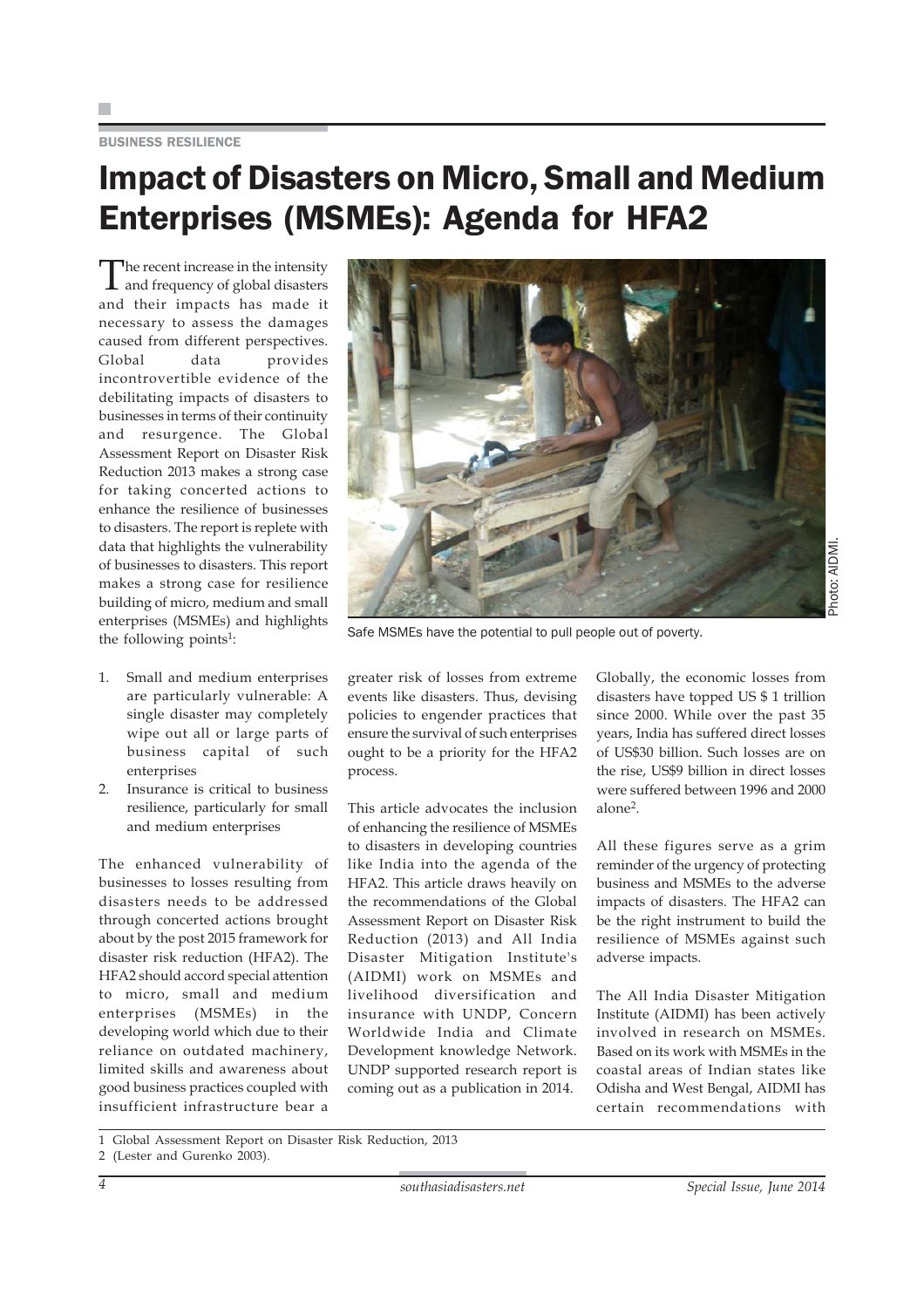regard to resilience building of MSMEs in the HFA2. These recommendations include the following<sup>3</sup>:

**i) Improving the Framework for Disaster Preparedness of MSMEs**

The preparedness of MSMEs would ensure that there is minimum disruption of lives and livelihoods in the event of a disaster. This requires intervention to ensure the coverage of MSMEs in disaster management policies, plans and institutional mechanisms, as well integrating disaster risk reduction considerations into MSMEs concerns. These policies and mechanisms need to provide support to MSMEs across all stages of the disaster management cycle. Thus there is a critical need for sustained policy dialogue between different departments and programmes, identifying areas of collaborative effort and mechanisms for supporting the resilience of MSMEs, including in terms of disaster preparedness. For instance, specific interventions can focus on the different MSME clusters (geographical or sectoral) keeping in mind the particular exogenous and endogenous factors.

#### **ii) Developing and Mainstreaming Impact Assessments for MSMEs in the Event of a Disaster**

It is imperative to address the absence of customised impact assessment tools for understanding disaster impact on MSMEs, especially in the light of increasing evidence of the nature and magnitude of disaster impact on such units and their local economies. There are specific difficulties attached to making assessments with regard to MSMEs which can be taken into account. The designing of appropriate impact assessment exercises, along with mainstreaming the practice in standard assessment processes is a necessary next step.

**iii) Ensuring Access to Relief and**

**Recovery Assistance for MSMEs** This would mean ensuring the coverage of MSMEs in relief and recovery assistance programmes, along with capacity building and strengthening the local linkages with such provisions. The capacity of those who support MSMEs disaster management actors such as government authorities and communities — in responding to disasters and in their general operations, must also be developed. This applies especially to those working at the district/ grassroots level. It would also be useful to explore possibilities to build in necessary technical assistance support in terms of essential infrastructure back-up, building access to supply and value chains, as well as other market linkages in the recovery period for MSMEs.

#### **iv) Encouraging Mitigation Policies as Insurance Coverage and Social Safety Mechanisms**

Given the extreme vulnerabilities of MSMEs in disaster situation, social protection and insurance mechanism need to be encouraged as a matter of public policy. The first step would be to conduct a scoping study for the demand and coverage of social protection for MSMEs who were adversely affected by disasters. It is suggested that the National Disaster Management Authority works out the framework and template for ensuring that MSMEs are protected under District Disaster

Management and Community Disaster Management planning processes. Social welfare and social sector institutions should also assume a leading role in extending social protection coverage to MSMEs.

#### **v) Knowledge Management**

It remains imperative to systematically identify, document and share lessons from disaster impact on MSMEs given the extent of the disaster impact, the role of MSMEs in the economy as well as the existing and potential role of MSMEs in disaster risk reduction and recovery. This can support effective policy changes, interventions and collaborative learning for the relevant government authorities and development agencies, as well as providing a framework to strengthen the resilience of MSMEs in the face of disaster.

Globally, MSMEs constitute over 90% of total enterprises in most of the economies; have come to be acknowledged as engines of economic growth that generating the highest rates of employment growth and account for a major share of industrial production and exports<sup>4</sup>. India too has vibrant and ever expanding MSME sector which comprises of 30 million units, creating employment of about 70 million, manufacturing more than 6000 products, contributing about 45% to manufacturing output and about 40% of exports, directly and indirectly<sup>5</sup>. By incorporating the exigencies of resilience building of MSMEs in HFA2, these MSMEs can be protected against disasters and can continue to thrive as engines of economic growth that engender entrepreneurship and equitable development. **– AIDMI Team**

3 India Case Study on Micro, Small and Medium Scale Enterprises (MSMEs) and Disaster, AIDMI and UNDP, November 2013

- 4 Role of MSMEs, http://www.msmementor.in/MSME\_Sector\_India.asp
- 5 Sub- Group on Flow of Private Sector Investments for MSME Sector: Executive Summary, http://planningcommission.nic.in/ aboutus/committee/wg\_sub\_pvtsec\_MSME.pdf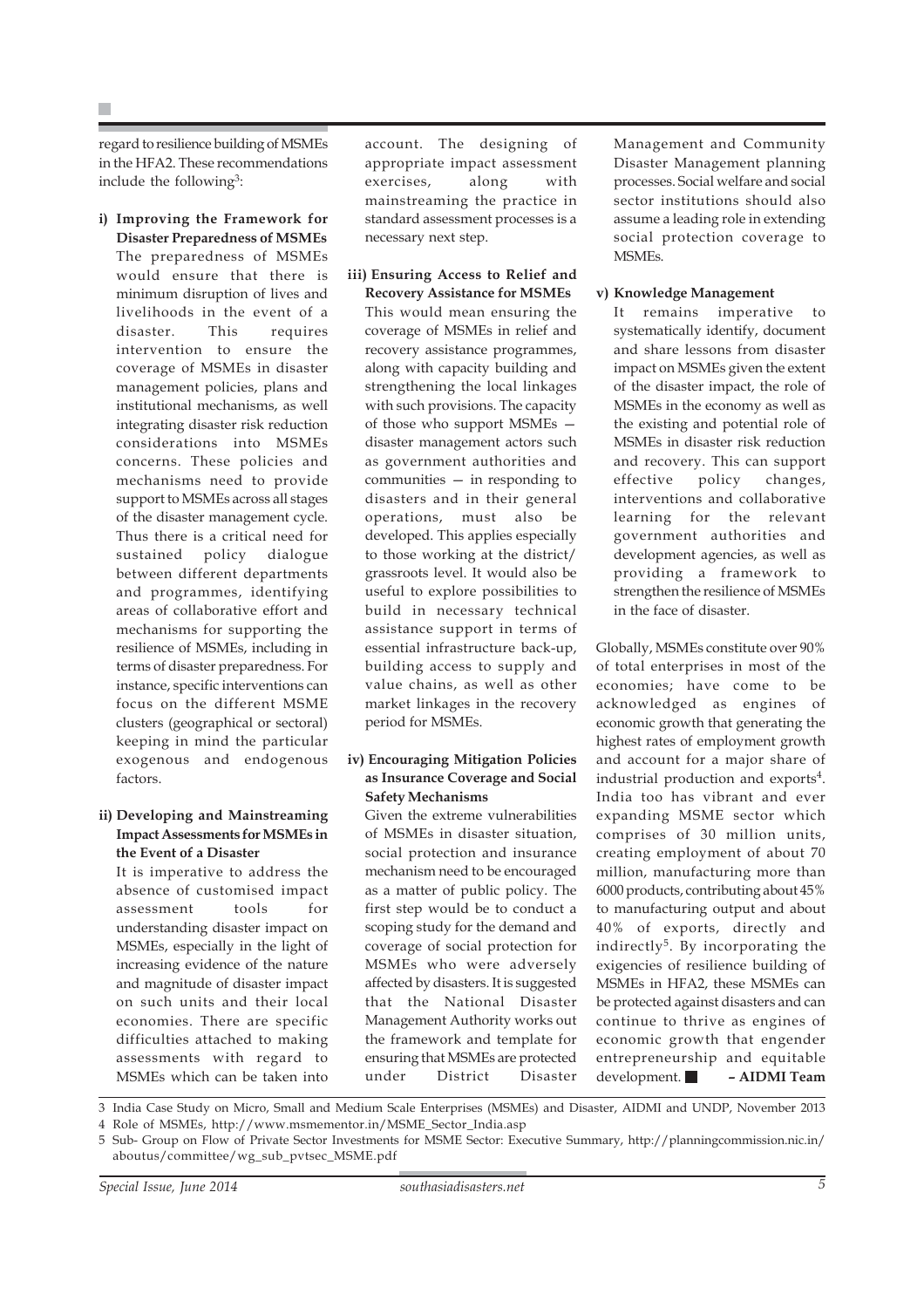#### REVIEW AND RESPONSE

### Capturing Disaster Risk Reduction Voices in Asia

All India Disaster Mitigation Institute (AIDMI) recently published the 110th issue of southasiadisasters.net, a milestone of which we are very proud. It is now almost nine years and over 400 organizations, researchers, NGOs, experts and officials from 37 countries have contributed to this newsletter. This achievement was only possible thanks to our readers!

In order to improve the quality of our newsletter and make it more appealing and relevant for our readers we conducted a review and are constantly reviewing *Southasiadisasters.net*. During the last review a ten question survey was used in order to find out about the readers' opinions and views on topics such as Design, Language, size, Reading frequency, quality, relevance, use of knowledge etc. of the newsletter.

We were very happy and proud of the survey outcome which showed that our readers have a very good opinion about the *Southasiadisasters.net* newsletter.

Even though the results put *Southasiadisasters.net* in a satisfying light we synthesized some specific points which could be improved.

The reviewing and improving of our newsletter is an ongoing process and the changes we make will be evaluated by analyzing new feedback from our readers.

The main points we are focusing on in order to improve the quality and attractiveness of our newsletter are of different nature.

The survey showed us that 84% of our readers find the layout of the newsletter very appealing or

somewhat appealing. This is obviously a very satisfying result for us; nevertheless we would like to make to In order to do so we will focus on the graphic content and layout of both of them. Slight layout and font size changes are being made on the website. Furthermore the photographic content and colours of website and newsletter is being discussed and improved according to the review participants' feedback.

An aspect of which we are very happy is that 78 % of our readers already applied the knowledge and lessons published in our newsletter to their specific areas such as training, university teaching and applied fieldwork.

It was realized that readers may find it difficult to download the newsletter from the website; this is why slight programming changes will be made in order to facilitate the access to our publication.

It is important for us that not only the content of *Southasiadisasters.net* is attractive but that also aspects such as the length of the newsletter are appealing for our readers. Happily 93, 5% of the responders found that the length is not too short and not too long but has an adequate length. Due to the fact that the authors of the content of southasiadisasters net come from 37 different countries and that our readers are scattered around the whole world, it is of an essential importance that the language style of the newsletter is easily understandable for everyone, for this reason we constantly try to improve the readability of *Southasiadisasters.net*.

It is of a major importance for us to publish content which is relevant to the field of DRR. Fortunately 97% of the survey participants rated the

content of the newsletter as Very relevant or relevant in terms of DRR a result which is a huge satisfaction for us and our authors scattered around the world.

Our readers and we understand the importance of involving the ones who are directly affected by disasters but who often do not have the possibility to share their knowledge and experience on an extended level.

*Southasiadisasters.net's* main aim is to capture all DRR voices and this is why we will include more contribution from first hand witnesses, disaster and poverty affected people of the communities we work with.

Many of our readers use the *Southasiadisasters.net* newsletter for training which is why received a high demand for articles related to best practises. We will continue publishing useful "best practises" content which can be directly used by our readers for field work and training. Another change which will be made is that there will be a NEWS page in the publication listing and reporting all important disasters worldwide which took place during the period between the publications of the issues. By doing so we want to give our readers the possibility to have an easy and quick way to be informed about what is currently happening in the world.

The satisfaction and feedback is of high value to us. This is why we always appreciate feedback and constructive criticism. Hopefully our ongoing effort to share disaster risk reduction voices will continue to bring its fruits in order to make the present and future generations of vulnerable people more resilient to disasters of any kind. **– Ennio V. Picucci**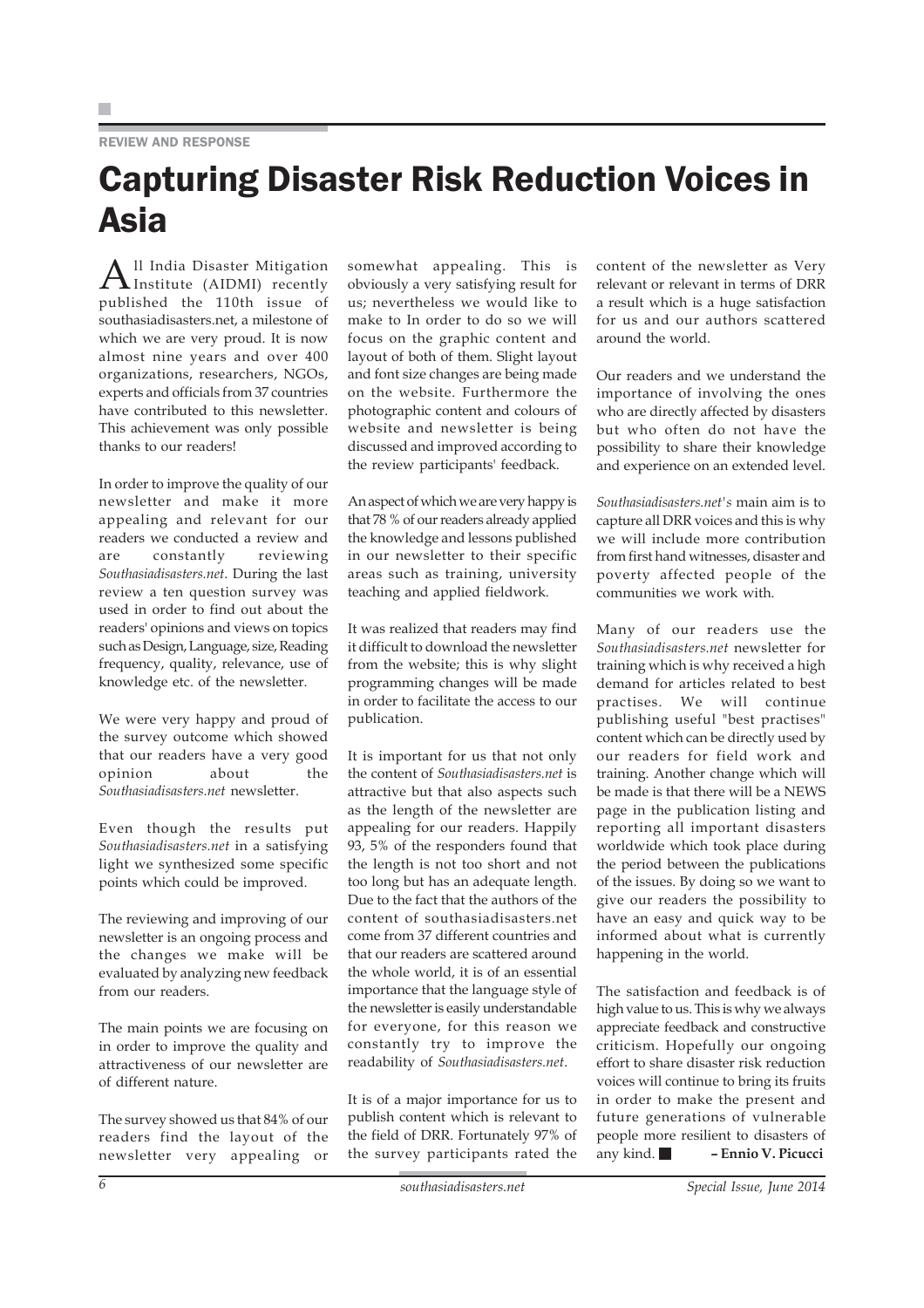NEW DIMENSIONS IN DRR

### Beyond Scarcity: The Arsenic Disaster

The UN General Assembly formally recognized the right to water and sanitation by supporting a resolution initiated by Bolivia on 28th July, 2010. The resolution 64/292 acknowledges that clean drinking water and sanitation are integral to the realization of all human rights. From being looked upon as a need, decades of debates and discussions have ensured that access to safe and adequate drinking water and sanitation is now recognized as a basic human right. Yet, for the majority of the poor people in the world, specifically in the developing and underdeveloped nations including India, the right to safe and adequate water and sanitation remains an unfulfilled promise. The statistics are staggering. Every year, more than 5 million people die as a result of lack of access to safe drinking water, 84% of whom are children under the age of 141. According to WHO (World Health Organization), each day some 4,000 children die because of dirty water or poor hygiene; diseases transmitted through water or human excrement are the second-leading cause of death among children worldwide. Water scarcity, poor water quality, and inadequate sanitation negatively impact food security, livelihood choices, and educational opportunities for poor families across the developing world<sup>2</sup>.

The UNISDR (United Nations International Strategy for Disaster Reduction) defines a disaster as *"serious disruption of the functioning of a community or a society involving widespread human, material, economic or*

*environmental losses and impacts, which exceeds the ability of the affected community or society to cope using its own resources"*.

Going by the above definition of a disaster and in light of the aforementioned statistics, it would be accurate to say that contamination of drinking water and the resultant consumption of poor quality water is by all means a disaster of humongous proportions and one of the major and most harmful contaminants in water is Arsenic, which when consumed in large concentrations for long durations of time, leads to Arsenicosis, a chronic illness that produces skin disorders, gangrene, and cancer of the kidneys and bladder. Through the last couple of decades, there has been a drastic increase in concentration and number of areas detected with Arsenic in

*The UNISDR defines a "Disaster as serious disruption of the functioning of a community or a society involving widespread human, material, economic or environmental losses and impacts, which exceeds the ability of the affected community or society to cope using its own resources".*

drinking water and some experts have said that it could be "the biggest mass poisoning in history".

What is even more disconcerting is that the path that arsenic can take to enter our bodies has gone beyond just consumption of drinking water. Arsenic has leached into the soil and hence become a part of our food chain too, posing a grave danger to the health of affected communities. The Arsenic crisis has therefore, dug its claws hard and deep and is a major disaster staring us in the eye. While there have been numerous programmes and initiatives and millions of dollars worth of funds invested by government and nongovernment actors in trying to address the issue, the discourse on arsenic has largely remained technocentric without appropriate inclusion of the voice of the community.

There is a crying need for us to view Arsenic contamination as a disaster and come together to address the issue and try to find firmly grounded and long lasting solutions. The Arsenic Knowledge and Action Network is a platform facilitating convergence of experts and other stakeholders in an effort to address issues on ground by supporting coordinated efforts for Arsenic mitigation.

To subscribe to the Arsenic Network Newsletter, please click http:// eepurl.com/NyfN1. ■

> **– Karthik Seshan,** Research Associate, Saci WATERs, South Asia Consortium for Interdisciplinary Water Resources Studies, Andhra Pradesh, India

1 'The Human Right to Water and Sanitation in Emergency Situations: The Legal Framework and a Guide to Advocacy', (UNICEF New York: Global WASH Cluster, 2009).

<sup>2 &#</sup>x27;No Food and Nutrition Security without Water, Sanitation and Hygiene', in *Bonn 2011 Nexus Conference* (Bonn, Germany: 2011).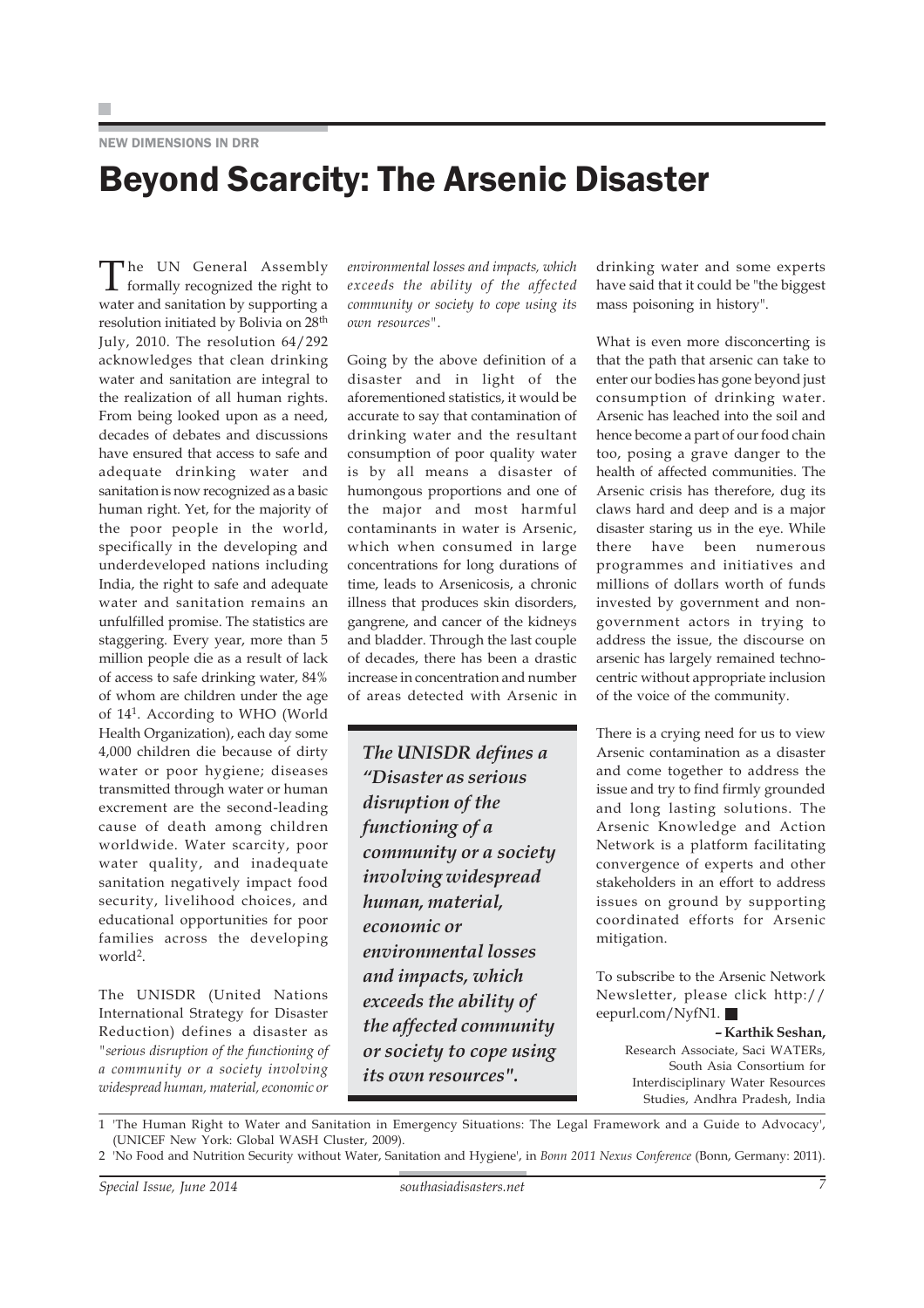#### DISASTER RESILIENCE

### A Recipe for Disaster Resilience?

A recent study measured the disaster resilience of communities in North-West Bangladesh. It compared villages supported by the Chars Livelihoods Programme (CLP) with villages who had yet to receive support.

CLP works with extremely poor households living on island chars (riverine islands) in northwestern Bangladesh, and aims to improve the livelihoods of over one million people. The CLP is jointly funded by UKaid through the Department for International Development and Australian Aid through the Department of Foreign Affairs and Trade, sponsored by the Rural Development and Co-operatives Division of the Government of Bangladesh's Ministry of Local Government, Rural Development and Co-operatives, and implemented through Maxwell Stamp Plc. CLP is currently in its second phase, which aims to lift 67,000 households out of poverty by 2016.

CLP does not aim to increase "disaster resilience" per se, but its interventions do prepare households for disasters. There is a great overlap between livelihoods and resilience programmes - both aim to reduce the vulnerability of the poor. For extreme poor households living on the *chars,* CLP provides:

- plinths above the highest known flood level;
- an asset, normally in the form of a cow;
- a social development programme with a variety of training modules including disaster preparedness;
- disaster relief;
- access to microcredit.

The study surveyed 240 char dwellers on aspects of the disaster resilience



A household raised by a CLP plinth.

of their community and themselves. The four main themes of the survey were Governance; Risk Assessment; Knowledge and Education; and Disaster Preparedness and Response. Their answers were scored and key persons were interviewed to understand the findings of the survey.

The study found that, after CLP support, the disaster resilience of communities dramatically improved in all the four themes. Women's disaster resilience became greater than men's, particularly in knowing how to prepare for disasters. With more knowledge in how to respond to disasters, females will play a greater role in the response and will grow in status in the household.

It became clear during the interviews that NGOs and Local Governments each need to play specific roles in building the disaster resilience of communities, as one organisation cannot do it alone. Communities saw CLP plinths as vital for sheltering during floods, which is the most common hazard on the chars.

The study also found that instead of households losing disaster resilience

after the CLP support package ends, disaster resilience sustains and even grows. This may be from spillover effects, for example villages which are in close proximity to those supported by the CLP package may be learning good practices. Men are also learning from the women about disaster resilience and as they learn the whole community's resilience in turn increases.

One aspect where there appeared to be a gap was the lack of regular assessment on hazards and vulnerability. In the interviews, respondents said that, as hazards did not change on the *chars,* there was no need for further risk assessments. With climate change, however this is not necessarily true. It is predicted that, as the average global temperature rises, there will be an increase in disaster frequency and magnitude. CLP households that have graduated out of extreme poverty need to know and understand future threats so these shocks and stresses do not cause them to fall back into poverty.

> **– Alex Barrett** *and* **Matthew Pritchard,** Chars Livelihoods Programme (CLP), Bangladesh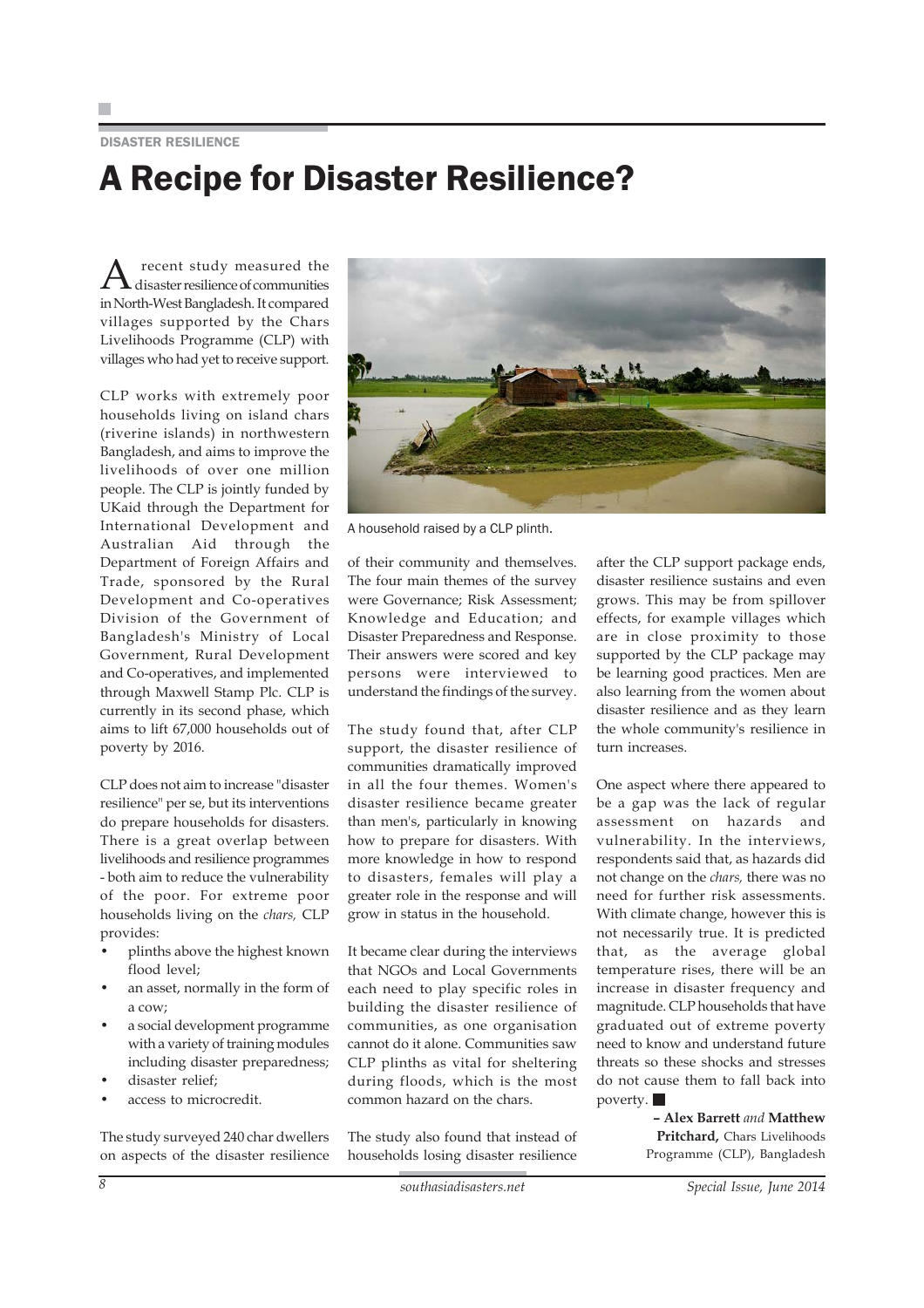DISASTER MANAGEMENT

### The Importance of GIS in Disaster and Emergency Management

*A Case Study of the Uttarkashi Cloudburst Flash Flood*

Geographical Information<br>
Systems (GIS) play a highly significant role in all the phases of Disaster and Emergency Management. GIS provide us the opportunity to visualize, question, analyze, interpret, and understand data to reveal relations, patterns and trends for a robust management of disasters and emergencies. The initial task is to reduce the impact of a hazard, which has the potential to convert into a disaster. Through GIS we can carry risk assessment initiate longterm mitigation strategies in an effective manner. Risk mapping, land-use planning and risk analysis through GIS are the activities which we can carry in pre disaster phase. During a disaster/emergency situation we can use GIS based Decision Support System for overall management. The major advantage of the GIS is that we can store all the relevant data and can run SQL (structured query language) queries on it. On one click we are able to locate the nearest hospital, rescue shelter, fire station or police station. The most useful function they may



have is to find alternate routes, safe sites for shelter etc. during disaster situation. For the recovery phase, w can identify the safer places for the reconstruction, damage assessment, temporary shelters and for the allocation of claims, etc.

#### What is GIS?

GIS are systems of hardware, software, data and personnel used to efficiently capture, store, update, manipulate, analyze and display all forms of geographically referenced information. GIS have five components that are essential to initiate any GIS operation.

On the night of the 3rd and 4th of August, 2012 in the Uttarkashi district of Uttrakhand, India, there were heavy rains and a cloudburst in the catchment of the tributaries of the Bhagirathi River. This led to a flash flood in Bhagirathi which led the waters of the river to go over the danger level by as much as four meters. The Gangori bridge on Rishikesh - Gangotri NH was washed off together with Tiloth bridge on the Uttarkashi - Lambgaon motor road. Many other pedestrian bridges were also damaged. As many as 100 residential houses were damaged and 250 families were shifted to shelter camps. Around 34 persons including three Fire and Emergency Service personnel were declared dead. Chardham (pilgrimage) yatra was suspended to all four shrines with hundreds of pilgrims being stranded. ITBP and state disaster management forces did the rescue operations. About 200 families were evacuated from low-lying regions of Uttarkashi to higher ground. Nearly 2000 people were affected in the floods. Over 200 families were displaced and arranged







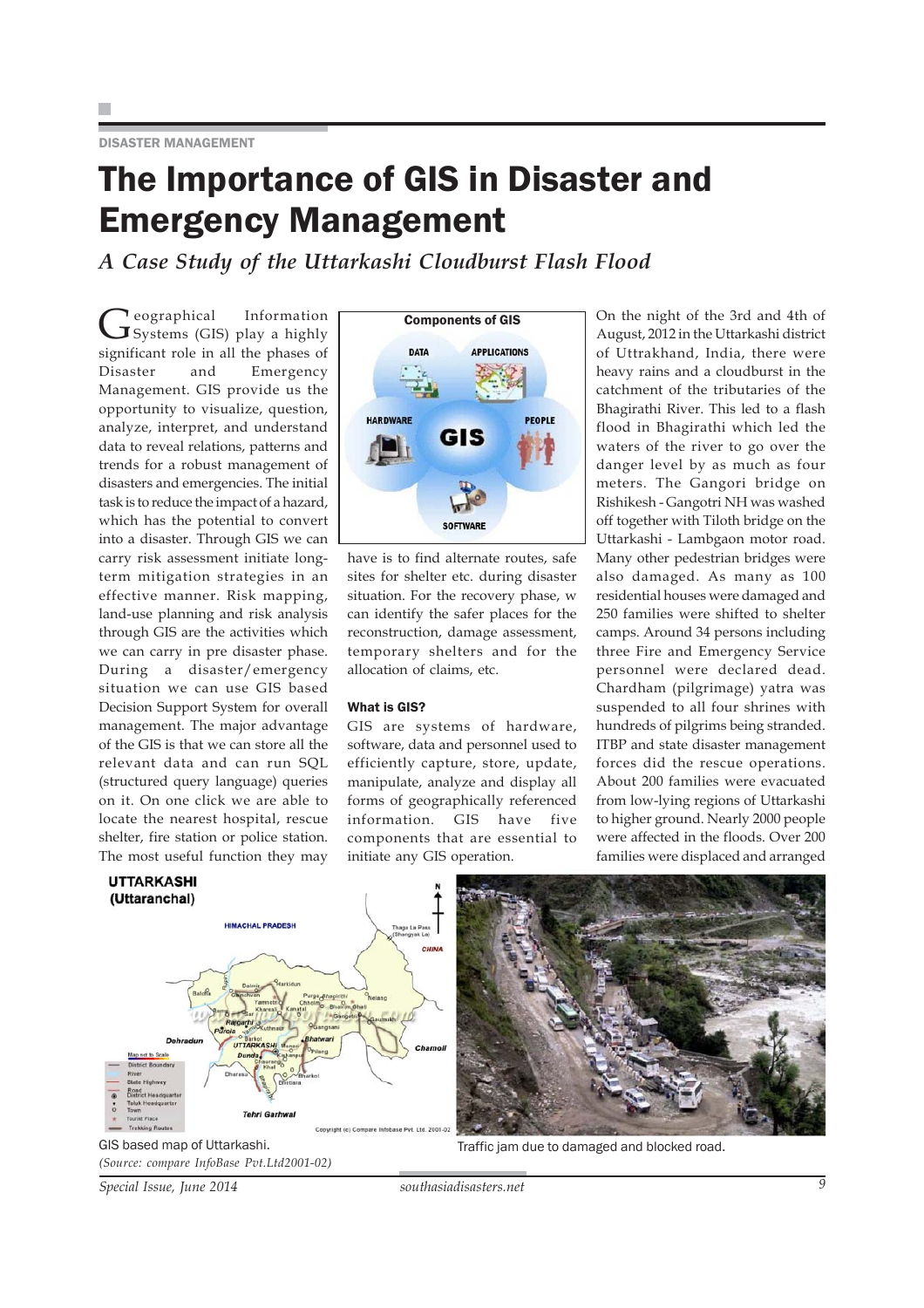to live in relief camps like bhavans and schools.

#### Phases-Wise GIS Role In Disaster/ Emergency Management

In the case of the Uttarkashi Cloudburst Flash Flood, GIS could manage the situation in a more efficient way. Figure1 will provide a glimpse of the phases-wise use of GIS in disaster or emergency management.

#### Phases-Wise Possible GIS Based **Solutions**

**Mitigation Phase:** It has been observed that most losses either human or economic happened due to residing in the riverbed area. Better land-use planning can be done through GIS to identify the safe places for residential purposes. In addition research and development, building code and other activities can also be done during the mitigation phase.

**Preparedness Phase:** GIS have a significant role in the preparedness phase. To combat such type of events better warning systems can be developed, GIS-based public information systems can be also developed. GIS-based Decision Support Systems can be developed to map all the resources for an effective and on-time response.

**Response Phase:** After the cloudburst, the major road was blocked due to a landslide and in some parts it was even washed away. Here, GIS and Remote Sensing can have a very significant role. During the emergency/disaster phase, the latest satellite images can be taken from space agencies like ISO, and through the GIS software alternate routes can be identified. If there is no such route available, since it is hilly terrain, a fast decision for air way can be taken into consideration for quick relief. Resources can be deployed on time and identified emergency shelters can be visualized through the satellite images for safety purposes. Search and Rescue teams can plan their activities



more effectively through the GIS map database and can easily share their latest activities through the WEB GIS applications. Rescue workers can also be tracked through the integration of GPS Applications with the GIS.

**Recovery Phase:** During the recovery phase, a detailed damage assessment and debris cleaning activities can be carried out with the help of GIS. In the second stage, safe reconstruction sites can be mapped for the future reconstruction activities.

#### Major Challenges in Case of Cloudbursts and Flash Floods

Flash flood forecasting and warning play an important role in the management of flash floods. However, since cloudburst flash floods are rapid-onset hydrologic events, it is a challenge at times to give accurate and timely forecasts and warning information to users. A combination of high rainfall intensity with rapid and an often very efficient runoff is common to most flash flood events. Therefore, the nature of the rainfall and the anticipated runoff processes are key elements in the forecast process. Ice jam formation on

rivers can also play a role in rapidonset flash flooding, particularly upstream of the ice jam. An appropriate spatial planning can help to reduce exposures and lessen the magnitude of flash flood hazards. Participatory approaches enable local communities to be aware of flash flood risks and this increases the efficiency of flash flood management, because community and local disaster management organizations have the most important role.

#### **– Abhinav Walia,**

Centre For Disaster Management, LBSNAA, Uttarakhand, India

*References:*

- Demographic and Geographic profile of the district available at: (http:// uttarkashi.nic.in).
- COVA T.J., GIS in emergency management
- http://www.ndtv.com/
- State Emergency Operations Centre (S-EOC), GoUK
- compare InfoBase Pvt.Ltd2001-02
- http://www.cookbook.hlurb.gov.ph/ files/images/whatisgis.jpg
- http://dmmc.uk.gov.in
- http://chimalaya.org/2012/08/09/ uttarkashi-flash-flood-2012/
- http://www.apfm.info/pdf/ ifm\_tools/Tool\_21\_Flash\_Flood.pdf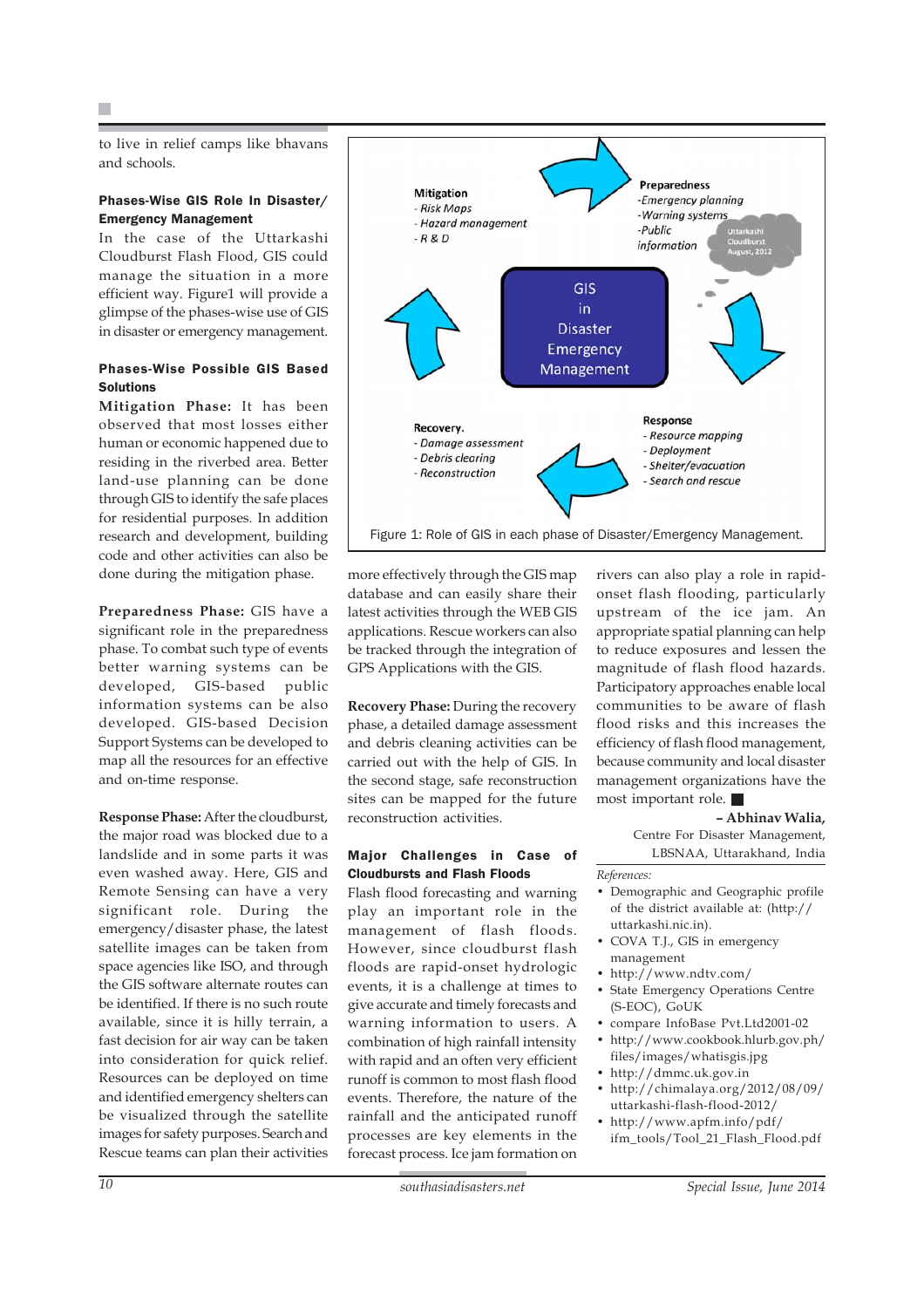### Flood Management in Bangladesh: Recent Evidences and Future Challenges



nlike other disasters, a flood becomes a disaster only when it crosses a certain level frequently termed as the danger level. A Flood is largely beneficial below that danger level and becomes damaging only after crossing that limit. While the damages can be considerable, the benefits of flood in its aftermath can also be substantial. For example, the figure 1 shows the yearly rice production in Bangladesh along with the extent of flood. It appears that floods have a distinct push effect on rice production as observed after the

recent major floods in case of 1988, 1998, 2004 and 2007. The reasons for this increase in rice production after a major flood are improved soil fertilization during the flood, improved soil moisture condition after the flood and increased government effort in supporting farmers thereafter. Other benefits of flood such as rejuvenation of aquatic ecosystem,

flushing of pollutants and groundwater recharge are also well known.

While the agricultural sector benefits following a flood, the damages to infrastructure during a flood can be extensive. The figure 2 shows damages to the economy during major floods. It is seen that damages are increasing becoming disproportionate to the intensity of the floods. While the flood of 1987 and 2004 are similar in magnitude in terms of area inundated, the damage in 2004 is much higher. Losses are increasing because of increase in stock of infrastructure in the country.

The main challenge for a country like Bangladesh is to evolve a flood management approach which can reduce damages to infrastructure while taking advantage of the benefit of floods to agriculture. The favored option in Bangladesh has been the flood control approach employing embankments along the rivers which has failed to account for this challenge. A newer approach wherein agricultural



lands are allowed to be flooded in a controlled manner while flood proofing important infrastructures is therefore gaining traction in the country.

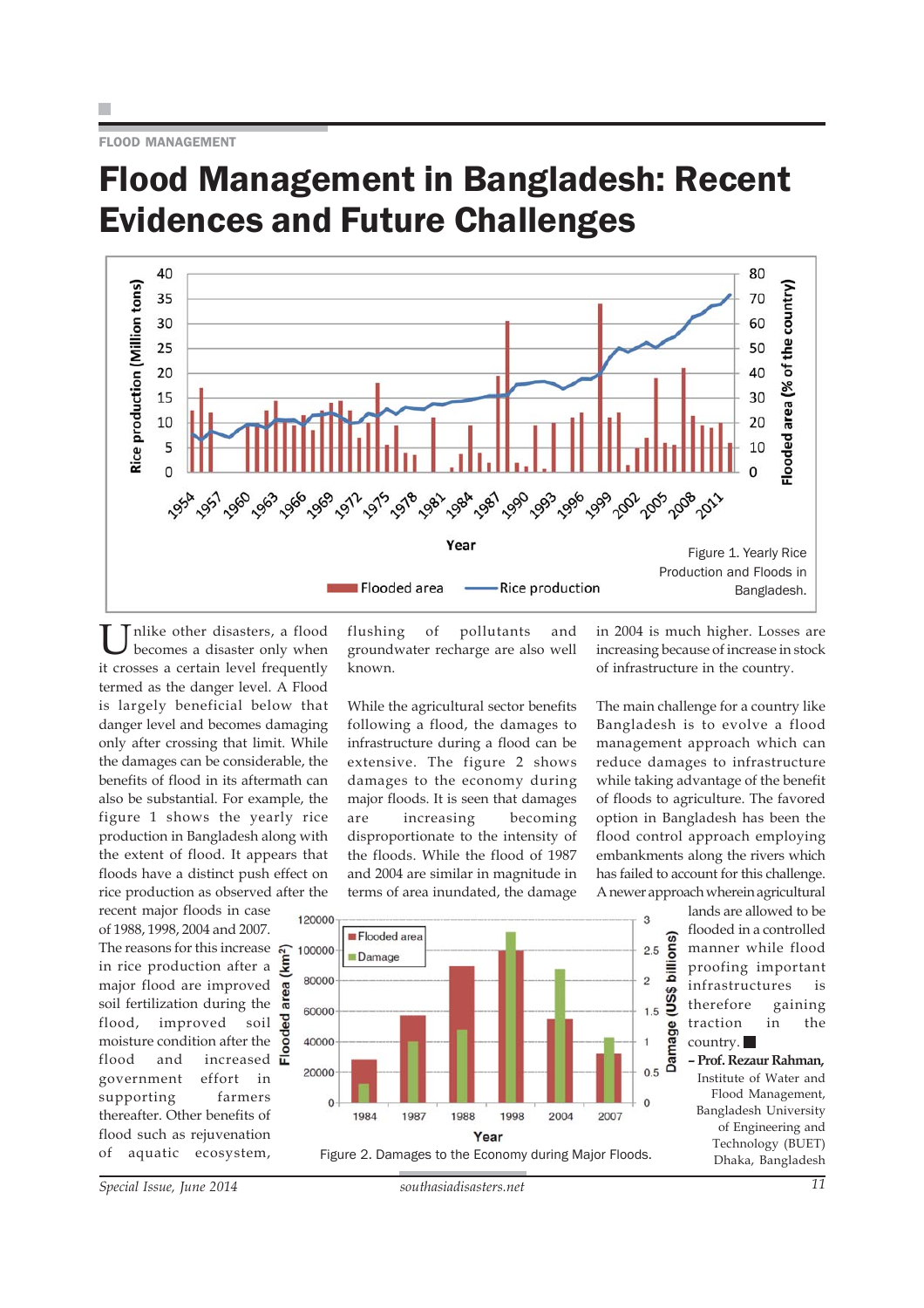#### URBAN RISK

### Disaster Risks of Dhaka City

Dhaka carries a very long history. The city was founded by the Mughals, back in 1608AD. It is now one of the few mega cities in the world. It has an area of 1,353 sq. km and a massive population of 14 million. Being the capital of Bangladesh, **Dhaka is vulnerable to floods, water logging, fire, building collapse, earthquake, disease epidemics and various forms of pollution**.

The city is surrounded by a network of rivers. So, flooding and water logging, not only due to heavy and erratic rainfall, but also because of its failure of drainage capacity and management, is of utmost likelihood. The drainage capacity is decreasing rapidly due to unauthorized settlements and unlawful occupation of marshlands by land grabbers. After the flood of 1988, the western part of Dhaka City had been protected by embankments and raised roads. In spite of taking protective measures for Dhaka West, catastrophic floods in 1998 and 2004 affected both the protected western part and the unprotected eastern part of the city. Over 50% of the city population, most of which were slum dwellers, was badly affected. Later in 2007, a massive population of over 90,000 had suffered a diarrhea epidemic, caused from and spread through a week long flooding.

**The earthquake disaster risk** index has placed Dhaka among the 20 most vulnerable cities in the world. Geographically Bangladesh is located close to the boundary of two active Plates: the Indian Plate in the West and Eurasian Plate in the East & North. Earthquake of December 2001 with a magnitude of 4.5 and focal depth of 10 km was located very close

to Dhaka. The tremor caused a fourstoried building collapse and a number of people got injured - had been a wakeup call for such potential mayhem. Heavy density of building and inhabitants - especially in old part of the city, poor constructions and materials, poor utility services, narrow lanes, shortage of evacuation spaces are the danger factors of the city, related to earthquake risks.

**Fire causes** huge loss of lives and properties every year. Most fire outbreaks are not small accidental households. Big industrial units, particularly garments industry, produce the deadliest of the fires. Fire incidents in Dhaka are increasing at an alarming rate. Since 2006, over 1800 people have been killed, resulting from substandard firesafety conditions in industrial factories. On November 24, 2012, a fire at the *Tazrin Fashion and Smart Fabrics (two adjacent garments units)* on the periphery of Dhaka left at least 117 dead and 200 injured.

**Incidents of infrastructure collapse are on the rise as well.** Rana Plaza, an eight-storied building, having multiple garments units and market shops, had collapsed on the April 24, 2013. It was the worst industrial disaster in the history of Bangladesh. Over 1,100 garment workers were killed and another over 1,600, were injured.

Dhaka is the hub of country's industrial, administrative, commercial, educational and political activities. High density of population, narrow roads, declining wetlands, a lack of open spaces and parks, traffic congestion, poor access to transportation facilities, increasing environmental degradation, weak governance and coordination among duty bearers, violation of building code and lack of hazard specific preparedness has exposed the city dwellers to major risks of disasters.

**– Farid Hasan Ahmed,** Senior Program Officer, Swiss Agency for Development and Cooperation (SDC), Embassy of Switzerland, Dhaka

#### Youthful View on Hyogo Framework for Action 2

ow do youth see risk reduction and its future?

I was invited to 2013 Human Security: Humanitarian Perspectives and Responses Conference in Istanbul from October 24 to 27, 2013 and had the most enriching experience to be exposed to humanitarian studies.

During the breaks and often even by missing the session I sought out youth - mostly Kadir Has University students, many Turkish, and even more from other countries say up to 18 in 3 days) to ask what they see as the future of Hyogo Framework for Action 2 (HFA2).

The following four came out as the striking agenda to me:

- 1. Designing low emission development strategy.
- 2. Finding many ways to include poor in economic growth.
- 3. Addressing governance challenge of disaster risk reduction.
- 4. Defining and shaping open learning around risk and resilience.

Now challenge is up to HFA2 process to include such youthful views from across the world in its formation  $\blacksquare$  - Mihir R. Bhatt across the world in its formation.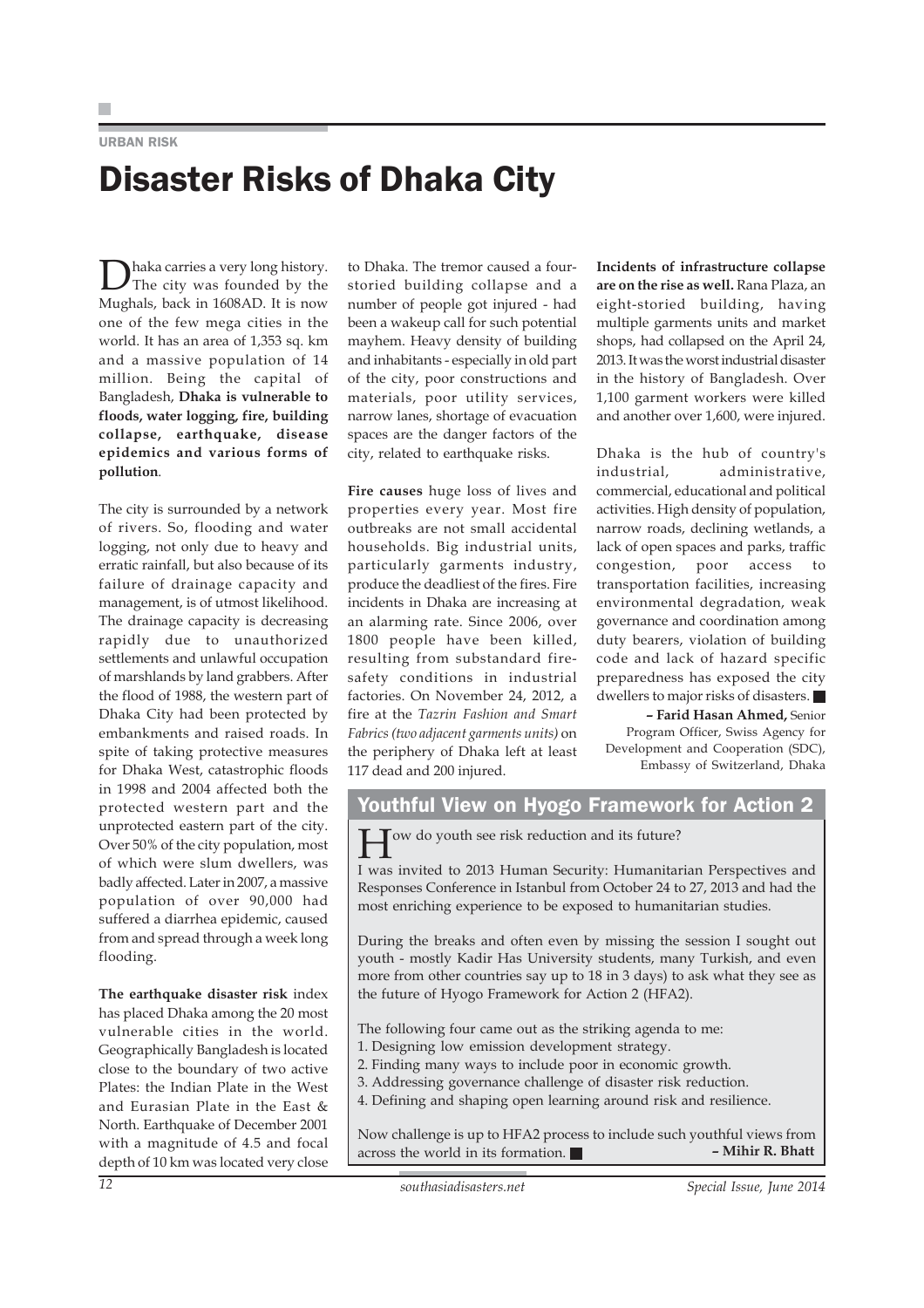#### DISASTER RECOVERY

### Impact of Tsunami: Lessons on Post-disaster Recovery by Japanese Corporations

On March 11, 2011, a huge Tsunami struck the Tohoku area in Japan, killing more than 15,700 people and leaving more than 4,000 people missing. When we compare the GDP growth in Japan prior to and after the Tsunami, then we find that it plummeted from 4.7% in 2010 to – 0.5% in 2011. It was still limping at 1.5% in 2013. However, the growth in Private Consumption, after decreasing from 2.8% in 2010 to 0.3% in 2011, it recovered to 2.0% in 2012. We also have to pay attention about the private Residential investment in Japan, which exhibited a large increase after the disaster.

We also look at the state of Japanese Corporations. The number of cases of bankruptcy of corporations in Japan is decreasing since 2008. The percentage of bankruptcy of all Japanese corporations is almost the same level as it was during the bubble economy era in Japan. And I want you to know is that bankruptcy cases in the area struck by the Tsunami, have also decreased considerably. According to the corporate credit information company's survey, 5,004 corporations were damaged or destroyed by Tsunami. And almost half of them, 2,210 corporations restarted their business four months after the disaster.

The business of the construction firm became good according to special procurements, such as demand of rubble processing and re-construction of a building. All the consumers have to re-buy what was lost. Employment was also secured due to these reasons. This implies that this disaster has also become one business opportunity for Japanese corporations.

Japan recovered quickly after the World War II and developed one of the biggest economies in the world. One of the reasons why the Japanese economy has recovered so fast is that Japanese managers have a keen sense of risk management. They are always preparing for the matters which will happen in the future. If I observe the ratio of retained earnings to total assets of Japanese corporation, the percentage is increasing year by year since 2000. Now the average ratio of

the retained earnings to total assets of SMEs in Japan is more than 25%. If it is a huge capital size corporation, then the average ratio of the retained earnings to total assets is more than 40%. If the corporations have kept a high percentage of Retained Earnings internally, their businesses have stayed secured for long years. Their businesses are secured even if they are faced by an eventuality like the Tsunami. How have the Japanese corporations kept such high retained earnings?

The primary reason for high internal retail earnings in Japanese corporations has been the presence of domestic tolerance share holders. These domestic tolerance shareholders do not request the distribution of the dividend. If Japanese corporations continue to keep this particular type of shareholders then they would continue to provide stability and strength to their businesses even in the face of sudden accidents or disasters like the Tsunami.

**– Cindy Yoshiko Shirata,** Professor, University of Tsukuba, Japan



Tsunami is just attacking at Miyagi Pref. Photo: by East Japan Earthquake Picture Project



The family are watching the place of their home which was gone by Tsunami attacking.

*Special Issue, June 2014 southasiadisasters.net 13*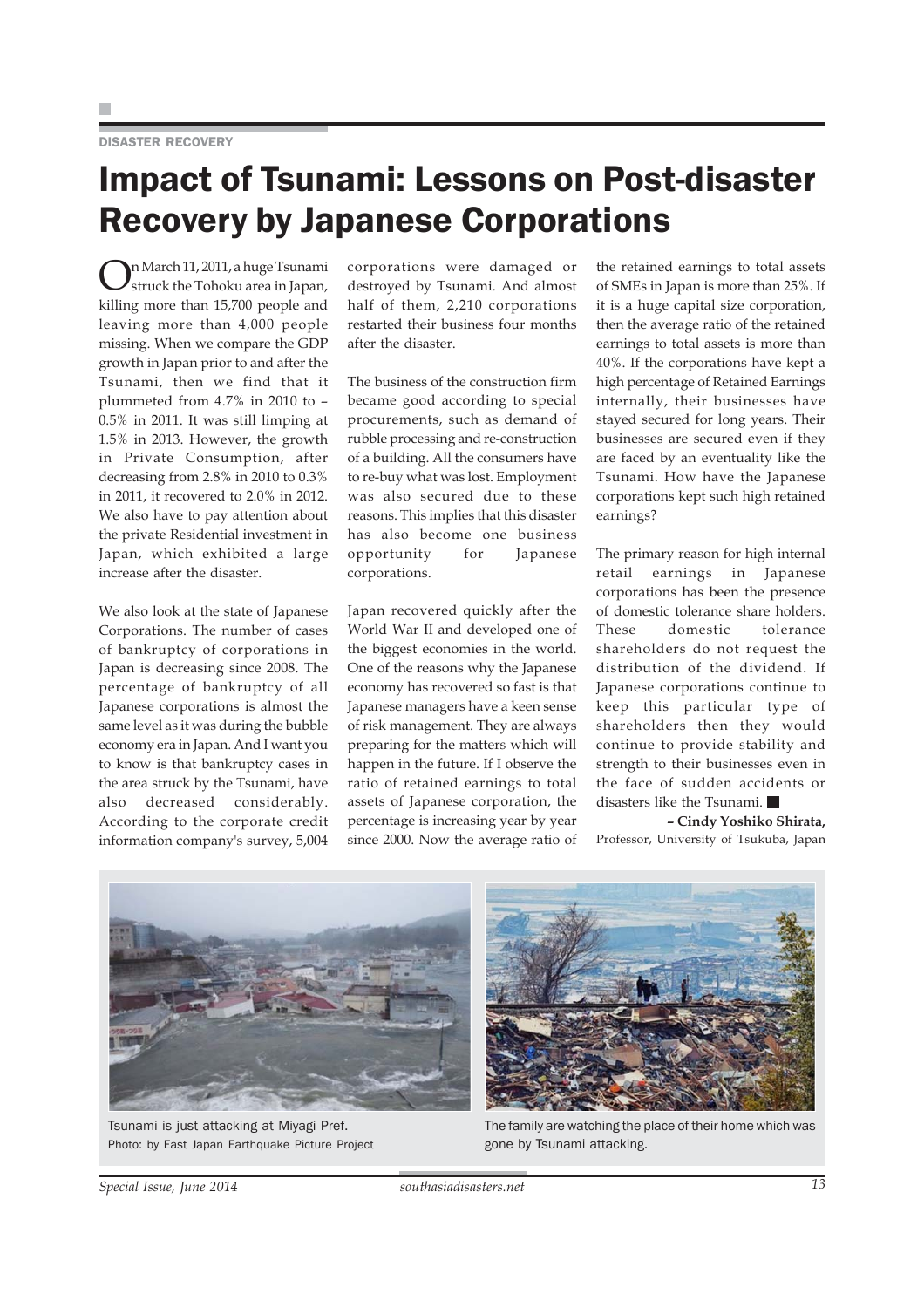#### SUCCESS STORY

### Let there be Cyclone, We are Ready!

*Odisha shows the way in Cyclone Preparedness*

 $\overline{11}$  700 people Sir!" Satya said.  $\perp$  "Everybody is fine." Satya had just shown me the equipment of the multi-purpose cyclone shelter in Ganjam District, where Cyclone Phailin made landfall. The equipment had looked exactly the same as what I had been shown during the briefing the day before at the Odisha Disaster Management Agency in Bhubaneswar.

That had surprised me because the shelter where we were was almost ten years old, being one of the first ones to be built after the super cyclone of 1999. "I am the Secretary of the Shelter Management Committee Sir; I am in charge of maintenance." Satya had said when I asked him how come everything looked in such good shape. "I have done this for seven years." He added proudly. I was amazed. It is not often that a field visit highlights a facility that is close to ten years old. Even new facilities rarely look this good…

Satya went on to explain how these shelters are really multi-purpose. They serve as school buildings every day. In the weekends and at night, they are used for community meetings and as wedding halls. That is why the community is looking after the shelter so well. It gets used every day.

But 12 October 2013 was not just any day. It was the day when Cyclone Phailin hit. It was the day when the Government of Odisha managed to evacuate 850,000 people, an incredible number. "What did you do that day?" I asked one of the men with "Search and Rescue" written on the back of his uniform. "I helped elderly people to the shelter sir, they came from everywhere," he said. "How many," I



asked. "I don't remember sir," he said with a shy smile. "They were too many." People started applauding.

Clearly, this shy young man had made a major contribution that day in October...many of the 1700 people Satya had mentioned earlier had been brought in by him.

When we got up to leave, Satya picked up his megaphone and started chanting. Everybody joined in,



repeating the same slogan with pride. I could not understand the words, so I asked. "Let there be cyclone, we are ready!" translated the Government official who was with me. "That is what they are saying. They are very proud."

Later that day we saw a new shelter under construction and witnessed the handover of two more shelters to communities nearby. They were handed over to the secretary of the shelter management committee in those communities, along with the Headmaster of the village school. The pride and anticipation in their eyes reminded me of Satya each time. They were ready to take their responsibility like he has done for seven years already. When we drove away from the last new shelter to go back to town, I heard the same chanting again.

"Let there be cyclone, we are ready" I thought. What a strange slogan it had seemed at first. Now, it sounded familiar already. That is because in Odisha it is true. They are ready! **– Onno Ruhl,** Country Director, The World Bank, New Delhi, India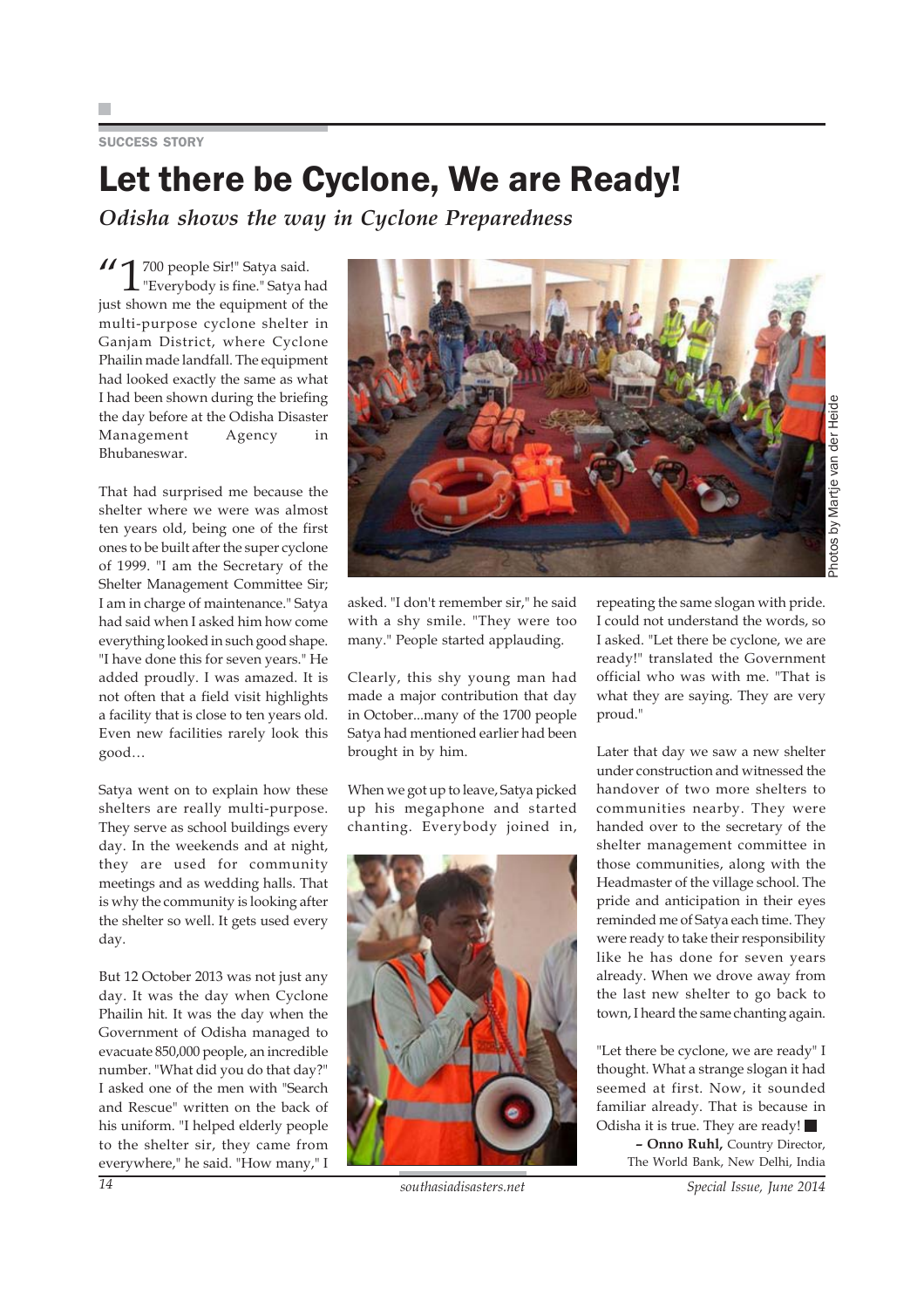#### SHELTER REHABILITATION

## Post Disaster Shelter Rehabilitation in Cambodia

Shelter rehabilitation after disaster<br>Sis one of the most expensive and complex humanitarian interventions. It takes time and several complex issues such as tenure security (or lack of), DRR/ CCA to consider in order to "build back batter". When disasters strike, aid agencies strive to provide assistance to as many affected families as possible. Yet, they are usually capable to cover small portion of the needs. For example, in Pakistan, following the 2011 floods, the Shelter Cluster planned rehabilitation of only 40% out of 796 862 destroyed houses. By mid January 2012 only 10% of the houses were covered despite considerable donors interest (IASC 2012). This is why, many organisations active in the shelter sector (incl. PIN) try to identify new models that on one hand reduce the costs and on the other improve efficacy.

The average cost estimates in rural Cambodia for basic house reconstruction vary between 400-500 USD - far beyond the financial capacity of the majority of the poor people living in the disaster prone areas. A lack of financial resources is not the only reason why people are unable to (re)build houses that can survive seasonal tropical storms and flooding each year. Rather, evidence from People in Need post-2011 flood assessments confirm that it is in fact lack of skills to build more resilient shelters as the main reason why so much damage to housing is observed.

Mr. Chang Sothea's stilted house in Kampong Chhnang province collapsed during excessive floods in 2011. As most of the people in his village he rebuilt it using recovered



Mr. Pho in his reconstructed and strengthened house.

materials and took a loan of 80 dollars to buy additional ones. Eight months later, in June 2012, due to big storm his house collapsed again, just as another 10 in the village.

However, with little effort and few additional resources that house could easily withstand the storm. First of all, the house had very weak shutters. The strong wind that entered inside the house blew away the roof and the house's structure (lacking cross bracing) leaned completely to one of the sides making it inhabitable.

In 2013, with support from DIPECHO and together with local architects, artisans, academics and students from Cambodian Universities we tried to identify the main failures in construction techniques in Cambodia. Subsequently, in collaboration with four local NGOs in Pursat province, local carpenters and selected families, 35 demonstrative but permanent houses were rehabilitated using simple, inexpensive and verified disaster

proofing construction techniques. During the reconstruction, PIN's artisans trained local builders and community members on selected techniques to improve the strength of houses and their critical parts: foundation, walls, roof, shutters and maintenance.

We also prepared a simple, illustrative manual on how to build stronger and disaster resilient houses to disseminate it at larger scale among local artisans as well as other community members. The first draft was presented to the villagers without extensive experience in construction to check if it is easily understandable. Then, we adapted parts of the manual that were confusing or lacked clarity.

In Pursat province, using the basis of their old house and making additions from their own resources, Mr. Pho and his sons performed the majority of the work themselves. "We fixed the house and made it much stronger. PIN gave us these pillars to use for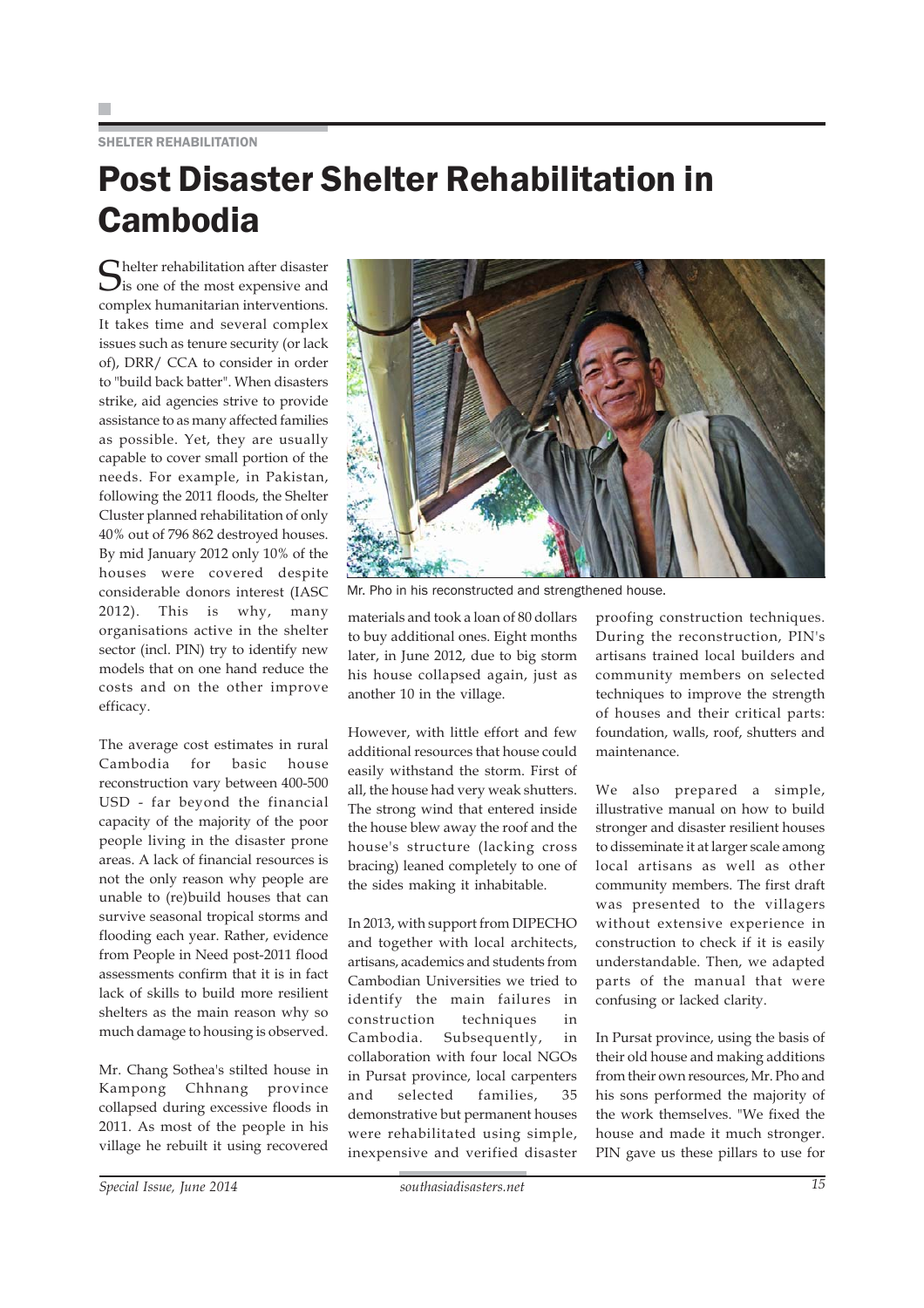the house," he says, "but everything else we bought ourselves." His rotting wooden posts were replaced with solid cement foundations provided by PIN, which would not become damaged if submerged for long periods of time. These were topped with new wooden supports which had been treated against moisture and bugs to prevent these from eating away at the wood. Pho's whole house is now elevated above the ground by over 1.5m, greatly reducing the chances of their home becoming flooded.

This project has been inspired by other similar initiatives in Asia, namely Heritage Foundation's work and approach in Pakistan and "How to build stronger shelter" manual developed in Burma by UN- Habitat.

PIN's primary focus was on the cheapest methods so the poorest could afford them. However, the manual also presents more expensive ideas for gradual upgrade of the house if and when funds become available.

A rigorous evaluation of the applied techniques will be conducted in November 2014 following the flooding season and its results will be presented in the second, revised and extended over new sections version of the manual.

You can download the English and Khmer versions of the manual at preventionweb http:/ /www.preventionweb.net/ english/professional/ publications/v.php?id=36322 or contact us directly.

**– Piotr Sasin,** Spatial Planner and Country Director, People in Need, Cambodia

COMMUNITY VOICES

### Voices from Small and Medium Entrepreneurs of Puri, Odisha on 2011 Floods



Timely financial assistance and encouragement to local businesses is required to make them disaster resilient. This assistance must be based on need. It cannot be same for all.

**– Harasmoni Sahoo,** *Vegetable Vendor, Balapur village, Puri*

Small enterprises are most vulnerable to disasters; The increasing frequency of flood every year coupled with inadequate hardly mitigation measures create a devastating impact on be village economy. The capital should reach to the lowest level, to the end user, to



**– Dhirendra Behra,** *Grocery Shopkeeper, Balapur village, Puri*



the affected small businesses.

Handicrafts area part of the rich cultural heritage of India. However, Limited support offered by the government during disaster leads to a decrease in handicraft production. During disasters people lose their raw materials and therefore it gets difficult to restart production. The handicraft business needs credit and market. The artisan needs social protection; health, education and shelter.

**– Vanmali Maharana,** *Carpenter, Balapur village, Puri*

Self Help Groups have supported all the members financially as well as psychologically during the worst times. Floods washed away all our assets. This led to a loss of income, my family had limited food, the education of children becomes a burden and small illnesses become a big threat.



**– Renubal Maharana,** *Stone Carver, Balapur village, Puri*



Proper market or marketing links are required after a flood to promote local businesses. Policies must be prepared or modified to strengthen market links of the affected MSMEs. Relief cannot replace markets for small businesses.

**– Kartik Sahoo,** *Farmer and Vegetable Vendor, Balapur village, Puri*

Fisheries are based on natural resources. The floods of 2011 adversely. Provision of boat alone is not safe. Nor the fishing net. Access to market, transport, regaining, customers and storage are equally important.



**– Shyam Sundar Behra,** *Fishermen, Balapur village, Puri*



My village largely depends upon agriculture; but water logging destroys the crops. People are less educated. However, when we talk to each other we find a way ahead to collectively withstand loss and move ahead. Otherwise it is a difficult and lonely road ahead to recovery.

**– Kanthiyabai Bhoi,** *Coir worker, Madhuban village, Puri (with UNDP support)*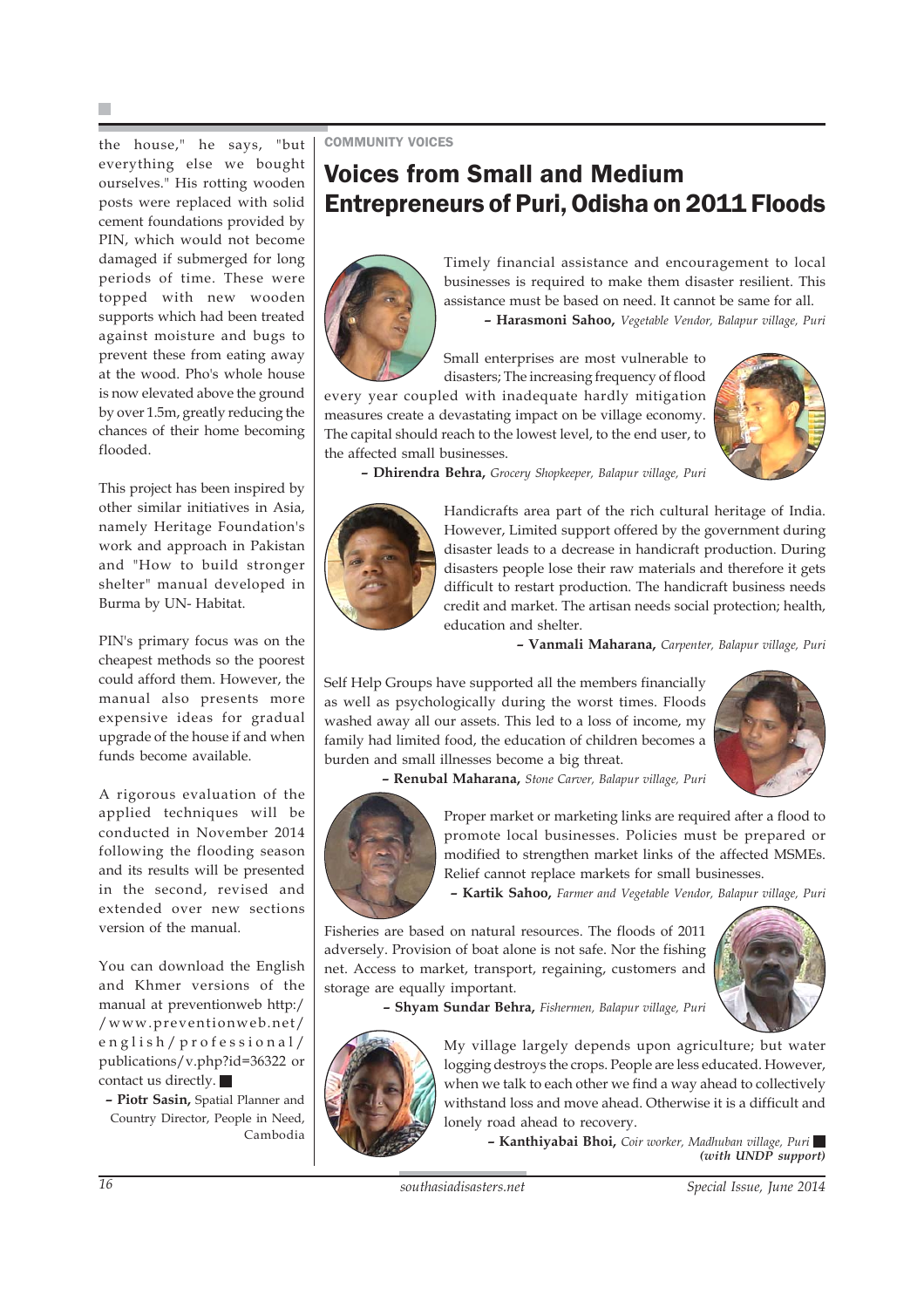#### BEST PRACTICES

### Oxfam Minimum Standards for Gender in **Emergencies**

Gender equality has always been<br>a crosscutting issue in global humanitarian efforts. It is quite evident from the recent humanitarian crisis across the globe that women and children are adversely affected in disaster situations. But the voices of women remain unheard during preparedness. This exclusion of women from decision making is grossly unfair given that they play a variety of important roles in disaster situations. Thus, it is a challenge for all humanitarian actors to address the issue of gender imbalance in disaster risk reduction planning at the global, regional, national and local level.

The need to ensure the rights of women and their participation in decision making at all levels to address their concerns was never so urgent. Gendered access to resources, facilities, services, funds, benefits and decision-making must be the top priority for the global humanitarian community. Many agencies working in humanitarian space have been trying to address this issue with their own capacity but there are very few agencies which have set guidelines on how to promote and assure gender balance in humanitarian planning and response.

**The Oxfam Minimum Standards for Gender in Emergencies<sup>1</sup> serves as a** tool for those working in humanitarian space towards ensuring gender balance in disaster risk reduction and development programs. It is very important to follow and assure the implementation of these standards and guidelines for the organisations working across the humanitarian sector to achieve gender balance. The 16 minimum standards to ensure for gender



balance in emergencies are categorised to address four major agendas –

- 1. Promoting gender equality through internal practices
- 2. Gender analysis through the project cycle
- 3. Participation, dignity and empowerment
- 4. Addressing the gender based violence and prevention of sexual exploitation (GBV) and abuse (PESA)

OXFAM has also identified key actions to meet the minimum standards. These key actions may be applied in different ways depending on the context and ways of working affiliates/partners. Where to take these actions i.e. during preparedness, response, recovery, transition or during entire project cycle is also specified. The actions listed in the guidelines are useful for organisations in designing project cycle with focus on gender equality, capacity building of staff and other stake holders about addressing the issue in their work, assigning key roles and responsibilities to ensure the implementation of actions, promotion of gender equality in their ongoing and upcoming projects. The minimum standards are given here;

#### Oxfam Minimum Standards for Gender in Emergencies

- 1 Allocation of Financial and Human Resources for Gender Equality
- 2 Workplace Policies and Procedures to Promote Gender Equality
- 3 Accountability of Senior Management
- 4 Development of Human Resource Capacity
- 5 Gender Analysis and Contingency Planning
- 6 Sex and Age Disaggregated Data
- 7 Gender Analysis and Program Design
- 8 Gender Analysis, DRR and Long Term Strategic Gender Needs
- 9 Gender Analysis and MEAL (Monitoring, Evaluation, Accountability and Learning)
- 10 Gender Analysis and MEALaccountability & learning
- 11 Ensuring access and participation for All
- 12 Dignity and Empowerment of Women and Girls

These standards should be referred to throughout the project cycle to inform planning, programme design and implementation, and monitoring, evaluation, accountability and learning. **– Kshitij Gupta**

1 OXFAM Minimum Standards, November 2013, www.oxfam.org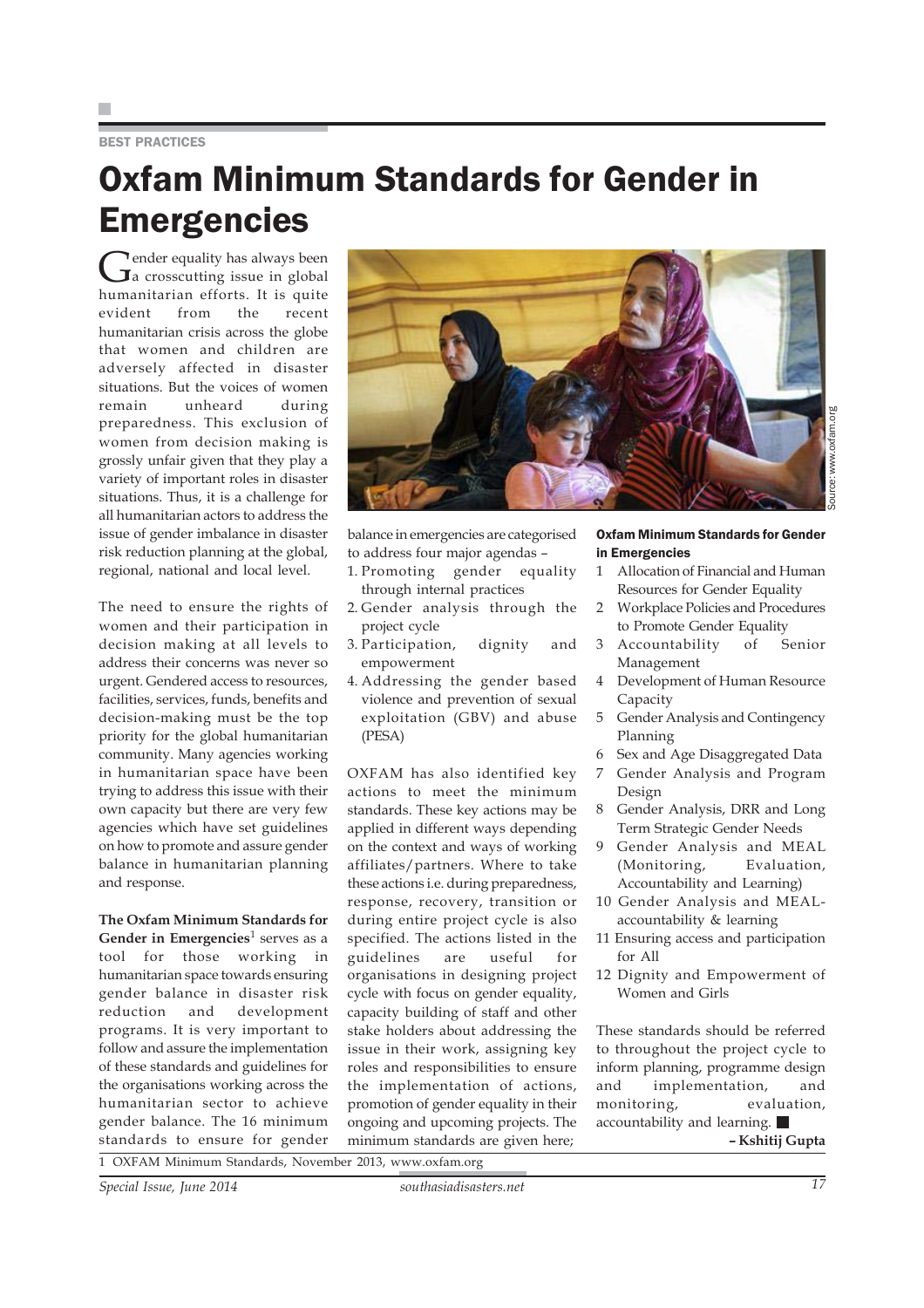#### **COMMUNIQUÉ**

### Engaging SAARC for Resilience and Cross Border Facilitation for Rapid Response in Disasters

Oxfam organized and hosted a<br>two-day consultation meeting on "Engaging SAARC for Resilience and Cross Border Facilitation for Rapid Response in Disasters" from 27th to 28th March 2014 in Kathmandu, Nepal. The event was attended by distinguished delegates from SAARC countries; government officials, civil society representatives, media, academics and UN organizations.

The objectives of the consultation meeting were:

- To identify cross border impediments in the way to implement SAARC comprehensive framework on disaster management and SAARC agreement on rapid response to natural disasters and to suggest ways to remove them
- To analyze post Hyogo framework and SAARC commitments towards disaster risk reduction (DRR) and resilience including challenges and opportunities for regional cooperation
- To bring key stakeholders from SAARC governments, civil society, academia and media together to evolve a network for research based advocacy and lobby work to engage with SAARC on disaster management

Oxfam convened this consultation meeting to bring together various stakeholders and facilitated fruitful dialogue with an aim to forge partnership among the SAARC Institutions, the Secretariat and SAARC Disaster Management Centre (SDMC), member governments and civil society organizations from these countries working on disaster management.



2nd Regional Consultation on Engaging SAARC for Resilience and Cross Border Facilitation for Rapid Response in Disasters March 27–28, 2014, Kathmandu, Nepal.

The experts at the consultation meeting said that examples from ASEAN (Association of South East Asian Nations) particularly the lessons learned from the Haiyan (Cyclone that hit central parts of the Philippines in November 2013) response could be drawn upon. They were of the opinion that SAARC can play a pivotal role as regional body to build resilient communities across the borders while working with the member governments and by enhancing space for civil society in the regional level activities undertaken by the SDMC and the SAARC Secretariat.

The working groups composed of delegates and participants then put forward practical solutions and ways forward as follows:

- SAARC agreement on Rapid Response to be ratified by all eight countries
- SAARC regional fund to be created to Implement DRR and to facilitate response mechanism
- Increase capacity of the nations at national level and strengthen the capacity of the regional institutes
- Formation of a SAARC emergency response team using experiences shared from ASEAN to give initial ideas
- Increase capacity of SAARC Disaster Management Center (SDMC) through partnerships with other inter-government organizations and CSOs
- Organize SAARC Humanitarian Policy Forum on the sideline of SAARC
- Summit to discusses and raise issues related to disaster management within the region
- Systematic knowledge sharing mechanisms such as data, guidelines, reports, best practices and case studies among SAARC nations
- Create campaigns (targeting media as well) at regional level to increase awareness on post HFA consultations
- Establish reliable SAARC Early Warning Signal System
- Raise awareness on roles of women in disaster management and resilience as well as providing training to women in DRR activities.
- **Shafqat Munir,** Regional Rights in Crisis Coordinator Asia, Oxfam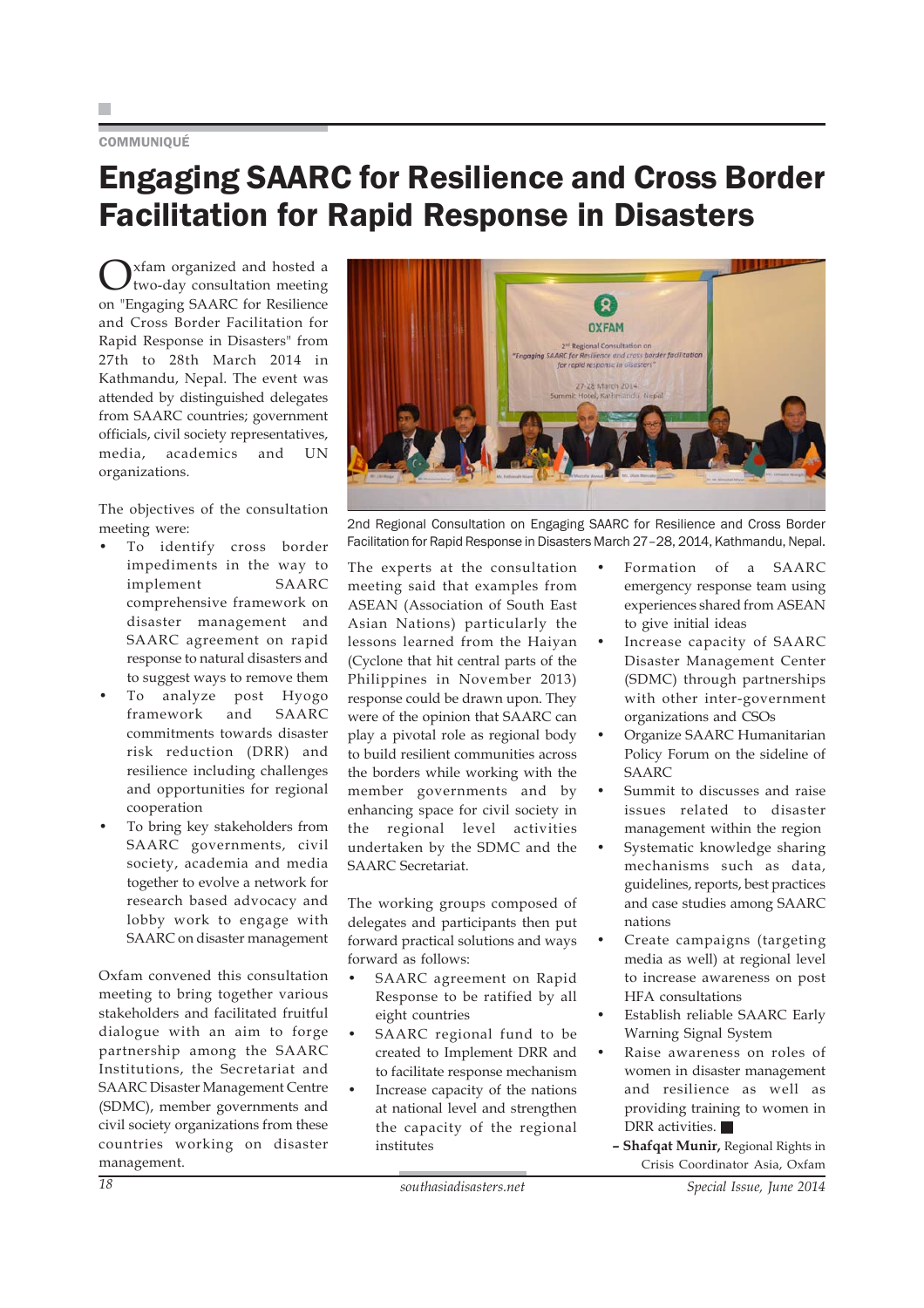#### INFORMATION SHARING

### The Safer Schools Project, Ayeryawaddy Delta, Myanmar

On May 2, 2008 Cyclone Nargis hit the Ayeryawaddy and Yangon delta areas of Myanmar causing very widespread destruction. 800 000 houses and 4 000 schools were destroyed and damaged. Over the ensuing months huge efforts were made to rebuild damaged infrastructure, and to support the initiatives of the population in rebuilding their homes. But many of the rebuilt structures would not resist another storm.

The Safer Schools project in Myanmar was developed by Development Workshop's (DW) based on DW's very long and successful experience since 1989 to 2014 in Vietnam of promoting the preventive strengthening of houses and schools to resist the effect of typhoons and floods,based on the application of ten key principles of cyclone resistant construction.

After Cyclone Nargis, Save the Children in Myanmar (SCIM) invited DW to develop a programme of safer construction to meet the challenge of assisting people rebuild safely. To develop skills and knowledge about safe storm resistant construction,DW proposed to demonstrate this through a programme of preventive strengthening of existing schools, buildings that had been quickly repaired after Nargis but that were not safe resistant structures. The Safer Schools Project (SSP) was designed by DW and implemented with SCiM field staff trained by DW. By late 2009 the SSP had strengthened 105 schools and trained hundreds of carpenters and masons in the process in the Ayeryawaddy and Yangon delta areas.

For the Safer Schools project, a small technical team was recruited and trained by DW, with a study tour in

Vietnam to see examples of strengthened houses and schools. Back in Myanmar, villages with schools that needed to be partially or comprehensively strengthened were selected with community support. An initial one day theoretical training programme carpenters, masons and village leaders took place in the school. The SSP team explained the ten principles of safe construction, and showed how these principles apply to different construction systems, including masonry walls or timber frame structures, using models and full scale examples. Techniques included strengthening the structure of the schools (putting in diagonal bracing, making good connections at joints between two or more components, for example with metal brackets), and showing how to firmly fix down the roof covering using horizontal bars of the roofing sheets and how to make sure that doors and windows will not be blown away. The next day, the participants surveyed the school to identify its weaknesses and to determine what strengthening work was required. Once the necessary materials arrived



Explaining the ten key principles of storm resistant construction to local builders in the safer schools project.

the local builders began work, with the supervision of a SSP team member (a Myanmar architect or engineer).

To make it easier for school children and the community to see what strengthening work had been done, the team arranged for different strengthening components to be painted in different bright colours, for example, metal brackets were orange, diagonal bracing painted in blue or red. Once strengthened, the project organised an open day for all the children, teaching staff, builders and the community to inspect the work and explain to the public how the school had been made safer. Children in the schools also put on a play written by DW, called the 'stubborn builder', who had to be encouraged to make his house safer to resist floods and storms, and distributed posters to raise awareness of preventive strengthening methods amongst the community.

In order to increase the impact and message about safe construction to the inhabitants, in January 2009 the SSP added the construction of small bamboo frame demonstration structures in the playground of each school, that showed how the principles of safe construction used in the schools (mainly timber frame or brick noggin structures) can equally be applied to the construction and strengthening of homes built with bamboo, poles, thatching and bamboo mat walls. The SSP and the DW ten key points of safe construction in turn influenced the design of additional SCIM education facilities and shelter projects which applied the same principles of safe construction. **– John Norton,**

President, Development Workshop France (DWF), France